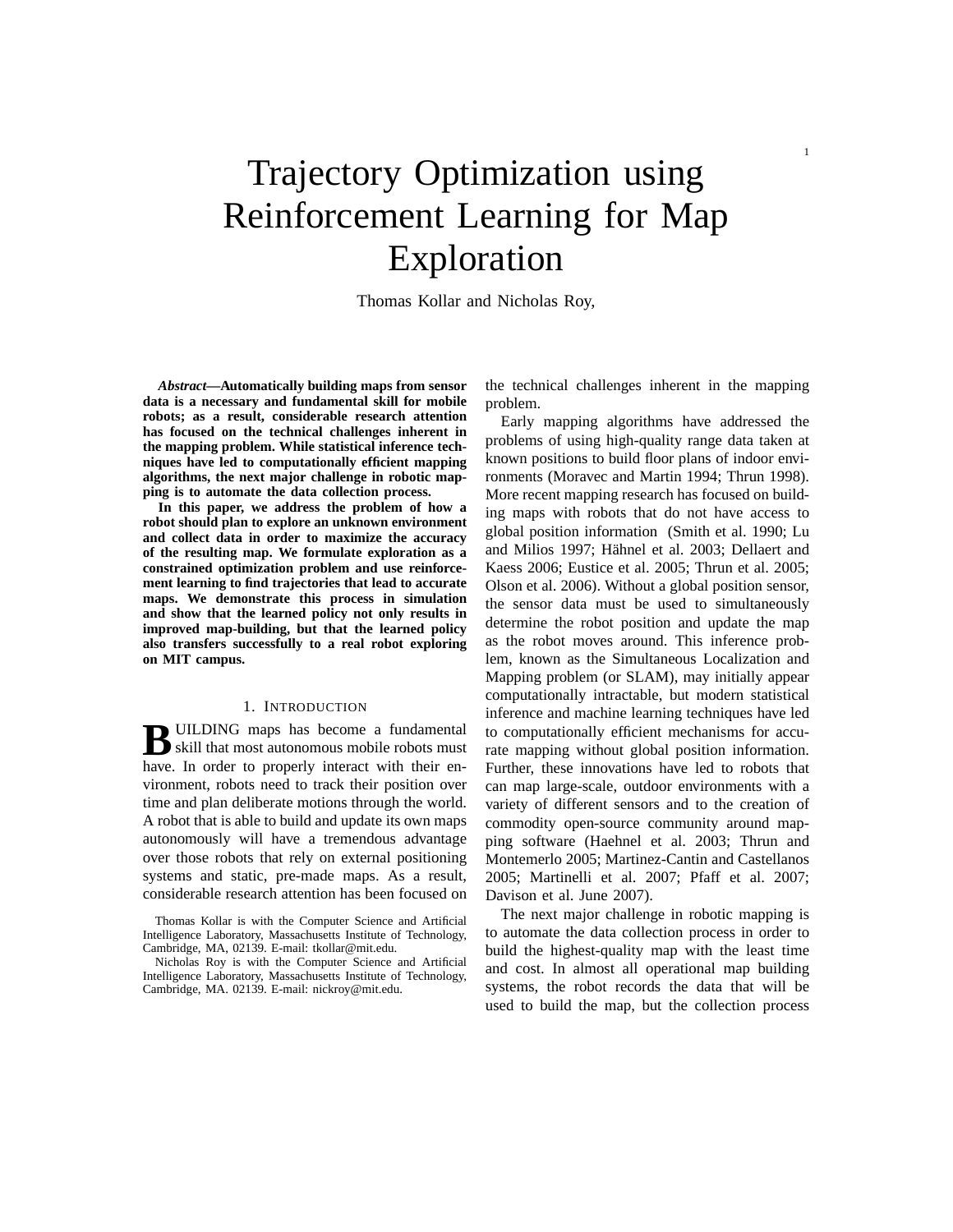has limited autonomy. Path-planning and control are sometimes employed, but human supervision is often required to ensure that the collected data is complete (that is, the robot has observed all relevant parts of the world), and that the robot has collected the most useful data for maximizing the accuracy of the map. Once the data is collected, a map is built during an off-line phase; this map can then be used for localization and planning.

There are clearly multiple possible trajectories that constitute a complete exploration of the environment, but some trajectories are preferable to others. As a simple example, point turns for a holonomic robot are a canonically "bad" motion as most mapping algorithms are sensitive to errors in rotational measurements. The responsibility for avoiding such trajectories almost always falls to the human driver; data collected by a bad (or novice) robot driver will lead to the creation of erroneous maps. Avoiding such problems will require robot control algorithms that can reliably explore their environments and generate accurate maps without human intervention. This will enable exploration in distant environments where closed-loop control by a remote human is impractical.

The problem of how to choose sensing trajectories to obtain the best map will be referred to as the *exploration* problem. A good robot exploration strategy must both cover the space sufficiently and collect data that leads to an accurate map. These constraints are to some extent in opposition. A planner that maximizes the environmental coverage will spend relatively little time revisiting previous locations, whereas a controller that minimizes the map error will revisit previous locations regularly to eliminate inconsistencies between different parts of the map. The optimal exploration controller will balance these constraints.

The map-building process for a robot equipped with a laser range scanner shown in Figures 1(ad) illustrates the need for good exploration. The pose of the robot during each range scan is calculated from the (noisy) odometry measurements without using a SLAM algorithm, and the map is constructed assuming these pose estimates are correct (Figure 1(a)). The red dots in Figures 1(ac) correspond to measured obstacle positions, and the resulting map is completely unintelligible. If a SLAM procedure is used to estimate the correct robot poses from the sensor data, then a better estimate of the map can be inferred, as shown in Figure 1(b). However, this inferred map contains errors, in particular, the two black arrows are pointing to robot poses in the data where large-scale mapping errors occurred, resulting in map doubling. Notice that outside of these two specific misalignments, most of the map is relatively correct; straight hallways and corners can be clearly seen. For reference, Figure 1(c) shows the corrected map where a human user manually edited the pose information so that the scans aligned, and Figure 1(d) shows the final occupancy grid map that can be used for planning.

A formal model of autonomous exploration is unfortunately not easy to solve. From a decisiontheoretic standpoint, the sequential decision-making problem of exploration is an instance of a continuous-state partially observable Markov decision process (POMDP). Although there has been work in solving continuous POMDPs (Porta et al. 2006; Thrun 2000), the difficulty in scaling these algorithms makes them ineffective in addressing the exploration problem. Even expressing the model parameters of the exploration problem as a continuous POMDP is impractical in real-world domains, never mind solving for a policy.

Without a closed form solution to the objective function, we cannot write down an analytic control law. One alternative strategy would be to use numerical optimization such as model-predictive control, but the computational cost of map prediction eliminates the use of predictive control optimization. This idea has been pursued with some success (Sim et al. 2004; Stachniss et al. 2005), but even a onestep optimization is slow to compute.

Reinforcement learning has been used successfully to solve large sequential decision making problems in both fully observable and partially observable domains. Many reinforcement learning algorithms rely on the idea that even when the optimal policy cannot be solved analytically, using knowledge of where good policies lie allows the learner to optimize its own performance from experience. It is precisely this idea that we use to find good exploration controllers; although we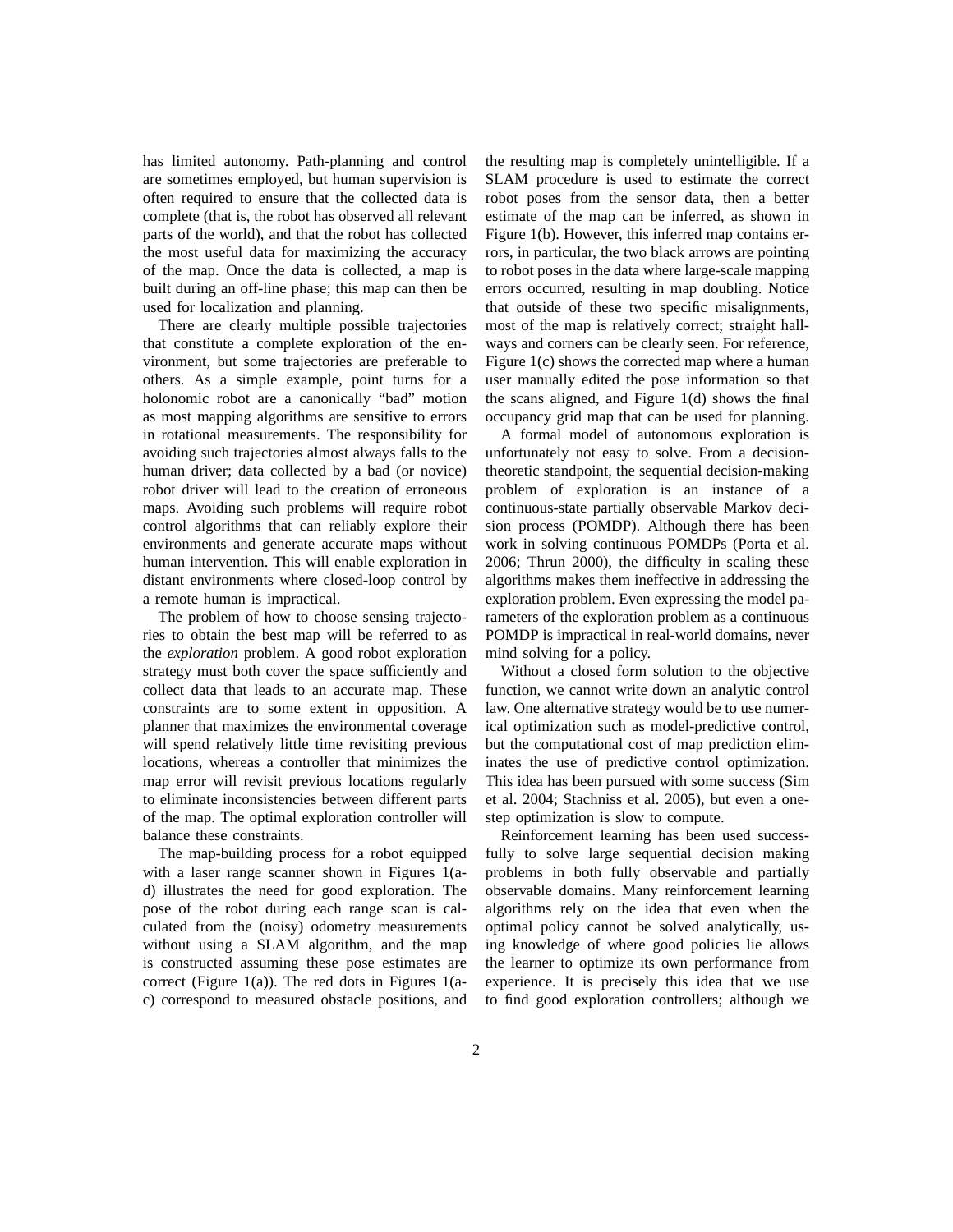

Fig. 1. Simultaneous Localization and Mapping. In (a)-(c), the red dots are laser range points projected from the estimated or actual robot pose. In (a), the robot odometry is used to calculate the robot pose. The errors in the pose estimate lead to a completely useless map. In (b) a SLAM algorithm is used to estimate the robot trajectory, but the robot trajectory at two locations (shown by the black arrows) puts the true robot pose outside the bounded location assumed by the inference algorithm, causing the mapping to fail. The map is correct on either side of that motion, but the completed map is inconsistent. In (c) and (d), the robot pose and measurements were corrected by hand to generate the globally consistent set of range scans (c) and the corresponding occupancy grid (d). In (d), the black pixel are obstacles, white pixels are free space and blue are unknown.

may not be able to directly optimize the robot trajectory, we can learn from trajectories that have minimized the map error in the past. The advantage to the reinforcement learning approach is that we can produce control policies for an otherwise intractable optimization; additionally, by learning a true policy as opposed to computing a plan, we can amortize the cost of learning over the life-time of the agent. Assuming the agent dynamics do not change substantially, the policy, once learned, can be used to choose control actions in real-time.

In this paper, we frame the exploration problem as a constrained optimization, where the goal is to choose a trajectory that maximizes the map accuracy within the constraints of planned map coverage. Firstly, we describe the mapping problem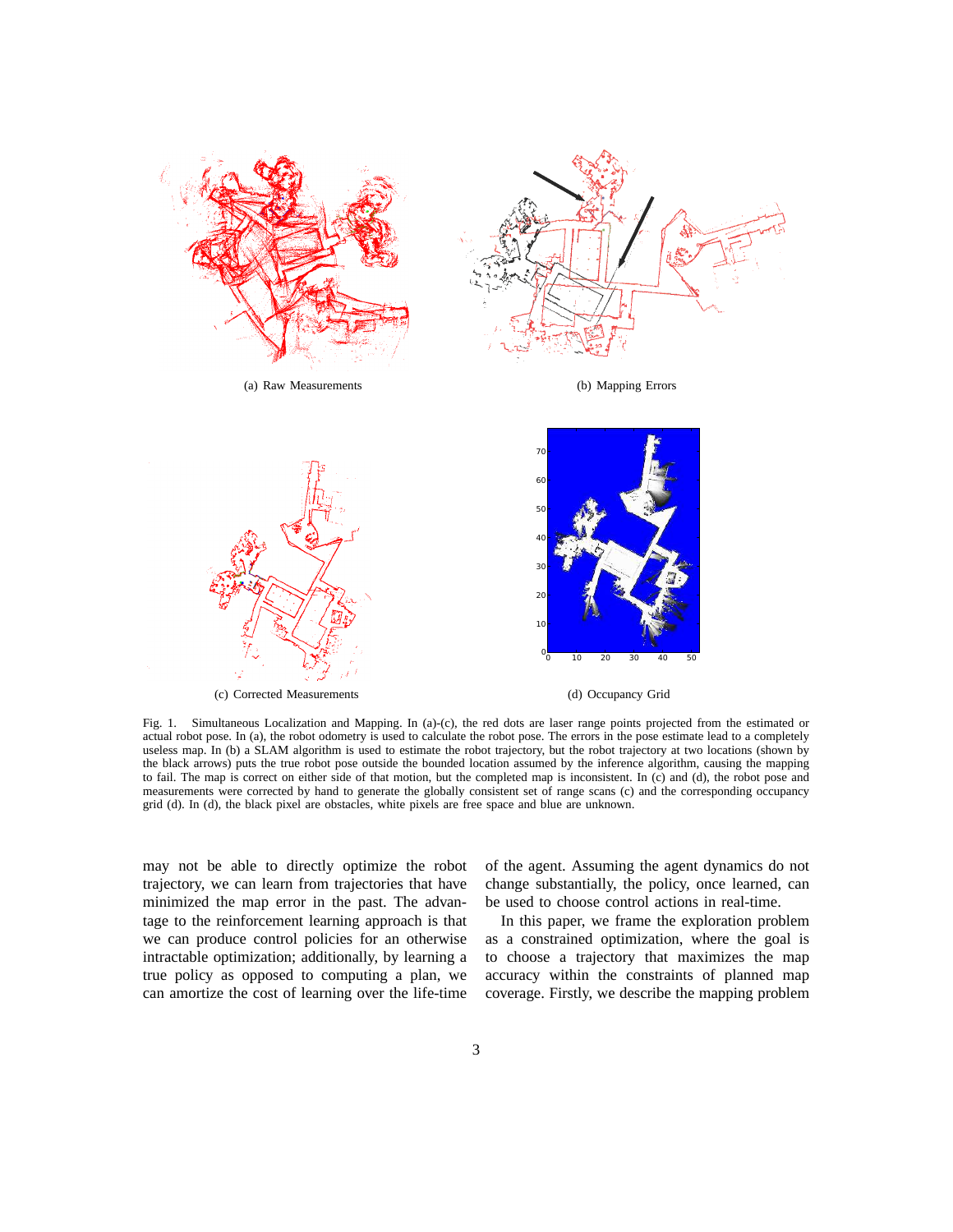and choose an appropriate representation of the inference problem. We then formulate the exploration problem as a sequential decision making problem and describe the control architecture. We demonstrate how the Policy Search Dynamic Programming algorithm (Bagnell et al. 2003) can be used to learn good policies by decomposing the reinforcement learning problem into a sequence of one-step learning problems. Finally, we give experimental results for both simulation and realworld exploration problems.

### 2. MAP BUILDING

The mapping problem can be described formally as inference of a map m. The environment is assumed to be stationary, such that m does not change with time, and that the map consists of a set of features  $\{m^0, \ldots, m^{|m|}\}$ , such as grid cells or landmark positions. We wish to infer the map from a sequence of observations,  $z_{0:T} = \{z_0, \ldots, z_T\},\$ where  $z_t$  is the observation at time t. These observations are generally measurements of the features  $m<sup>i</sup>$  such as range and bearing to the feature in the robot's frame of reference. The subscript  $0:T$ denotes a sequence of measurements taken at discrete intervals from time  $t = 0$  to some end time  $t = T$ . Since sensing is a noisy and potentially ambiguous process, each observation  $z_t$  is modeled as a stochastic function  $p(z_t|\mathbf{x}_t, \mathbf{m})$  of both the map and the vehicle pose at time  $t$ , denoted as  $\mathbf{x}_t = (x_t, y_t, \theta_t)$ , and we refer to this distribution as the observation function or measurement model. A distribution over maps,  $p(\mathbf{m}|z_{0:T}, \mathbf{x}_{0:T})$ , can be inferred from observations and known robot poses as

$$
p(\mathbf{m}|z_{0:T}, \mathbf{x}_{0:T}) = \alpha \prod_{t=0}^{T} p(z_t | \mathbf{m}, \mathbf{x}_t) p(\mathbf{m}), \quad (1)
$$

where  $\alpha$  is a normalizer. Given the distribution over m, a single map estimate  $\hat{m}$  can be extracted by using a statistic of the distribution, such as the mean or the maximum likelihood estimate.

# *2.1. Mapping and Localization*

It is rarely the case that mapping is carried out in an environment where the robot pose is known. Without knowledge of the robot pose, the joint distribution of the map and robot poses must be represented, a formulation known as the SLAM problem (Smith et al. 1990; Moutarlier and Chatila 1989; Leonard and Durrant-Whyte 1991). If the robot poses are correlated by the control actions  $u_t$  taken by the robot using the transition function  $p(\mathbf{x}_{t+1}|\mathbf{x}_t, u_t)$ , then the joint distribution over the map and robot poses is  $p(\mathbf{m}, \mathbf{x}_{0:T} | z_{0:T}, u_{0:T})$ 

If many features  $m^i$  in the map m are correlated by observations taken from a single pose, then inferring the true posterior can become computationally demanding. A common approximation is to filter the observations, such that the inference is over the map and just the most recent robot pose,  $x_T$ , rather than the complete robot trajectory,  $x_0$ . Using some statistical identities, we can compute the joint posterior as

$$
p(\mathbf{m}, \mathbf{x}_T | z_{0:T}, u_{0:T}) = \qquad (2)
$$

$$
\alpha p(z_T | \mathbf{x}_T, \mathbf{m}) \int p(\mathbf{x}_T | u_T, \mathbf{x}_{T-1}) \cdot
$$

$$
p(\mathbf{m}, \mathbf{x}_{T-1} | z_{0:T-1}, u_{0:T-1}) d(\mathbf{x}_{T-1}).
$$

Equation (2) is known as the Bayes filter, and is a popular form of map inference for its recursive formulation, allowing additional observations to be incorporated into the posterior efficiently. Implementing the Bayes' filter requires committing to a specific distribution of the distribution  $p(\mathbf{m}, \mathbf{x}_T)$ , and this choice of representation will have consequences for the representation of the transition  $p(\mathbf{x}_t|\mathbf{x}_{t-1}, u_t)$  and observation  $p(z_t|\mathbf{m}, \mathbf{x}_t)$  functions.

#### *2.2. Extended Kalman Filter SLAM*

One of the most popular representations for mapping is the Kalman filter (Kalman 1960), in which the state distribution is assumed to be Gaussian, such that

$$
p(\xi) = \mathcal{N}(\mu, \Sigma),\tag{3}
$$

where  $\xi = (\mathbf{x}, \mathbf{m})$  is the joint state space of the map and robot pose,  $\mu$  is the mean estimate of the state, and  $\Sigma$  is the covariance. The original Kalman filter formulation of the general tracking problem assumes that the transition and observation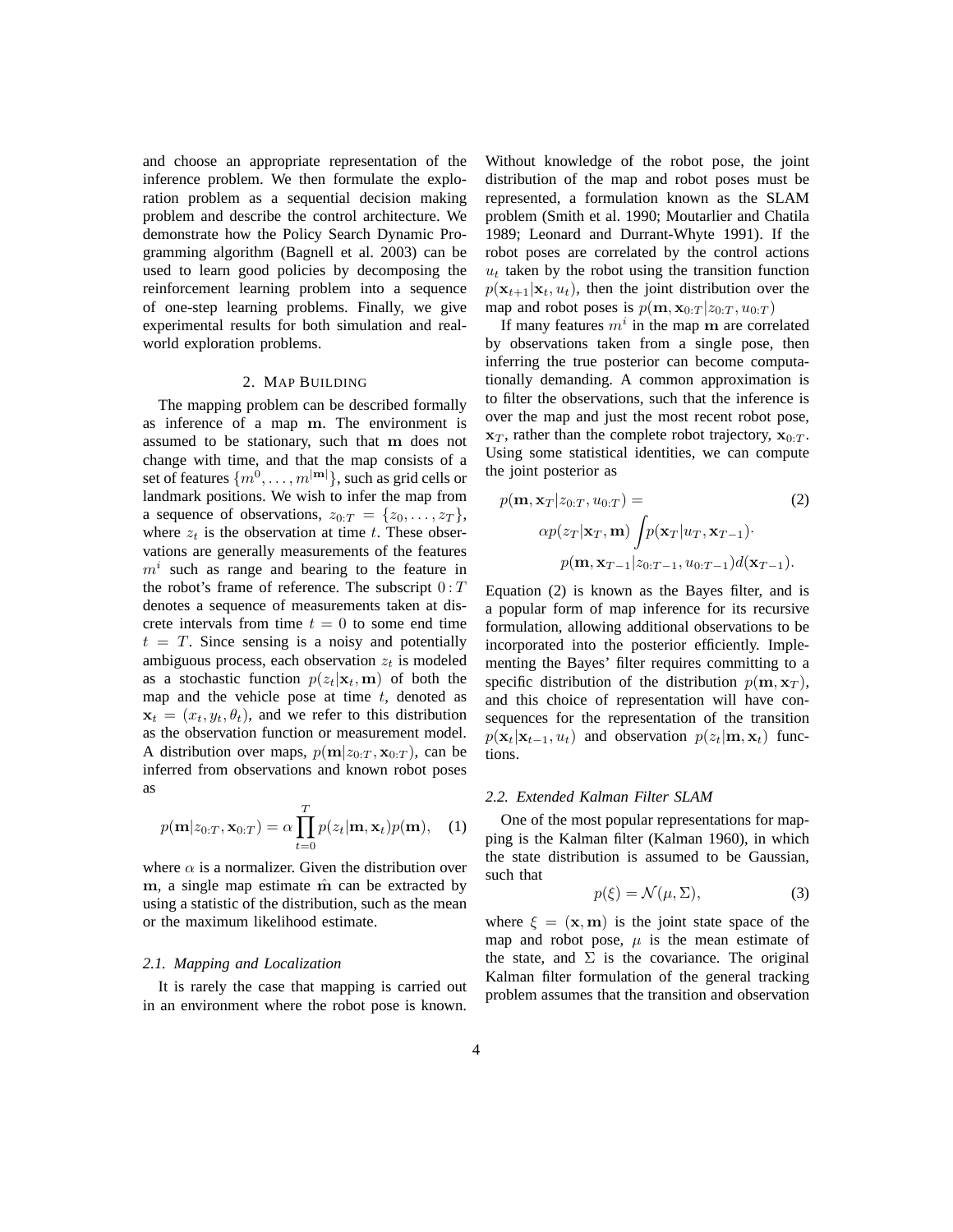functions are linear functions of the state with Gaussian noise. If the transition and observation functions are non-linear as in the SLAM problem, the extended Kalman filter (EKF) (Smith et al. 1990) approximates the transition and observation functions by linearizing them around the mean state at each time step.

Formally, the EKF models the transition and observation functions as general non-linear functions  $g$  and  $h$ , such that

$$
\xi_t = g(\xi_{t-1}, u_t, w_t) \quad w_t \sim \mathcal{N}(0, W_t), \tag{4}
$$
  
and  $z_t = h(\xi_t, q_t), \qquad q_t \sim \mathcal{N}(0, Q_t), \tag{5}$ 

where  $w_t$  and  $q_t$  are random, unobservable noise variables. In the presence of this unobserved noise, the EKF estimates the state at time  $T$  from the estimate at time T−1 in two separate steps: a process step based only on the control input  $u_T$ leading to an estimate  $p(\xi_T) = \mathcal{N}(\overline{\mu}_T, \Sigma_T)$ , and a measurement step to complete the estimate of  $p(\xi_T) = p(\mathbf{m}, \mathbf{x}_T)^T$ . The process step is given by

$$
\overline{\mu}_T = g(\mu_{T-1}, u_t, 0) \tag{6}
$$

$$
\overline{\Sigma}_T = G_T \Sigma_{T-1} G_T^T + V_T W_T V_T^T, \tag{7}
$$

where  $G_T$  is the Jacobian of g with respect to  $\xi$ evaluated at  $\mu_{T-1}$ , and  $V_T$  is the Jacobian of g with respect to w. For convenience, we use  $R \triangleq$  $V W V<sup>T</sup>$ . Similarly, the measurement step follows as

$$
\mu_T = \overline{\mu}_T + K_T(h(\overline{\mu}_T, 0) - z_T). \tag{8}
$$

 $K_T$  is the Kalman gain and is given as

$$
K_T = \overline{\Sigma}_T H_T^T \left( H_T \overline{\Sigma}_T H_T^T + Q_T^T \right)^{-1}, \qquad (9)
$$

where  $H_T$  is the Jacobian of h with respect to  $\xi$ evaluated at  $\overline{\mu}_T$ . Finally, the covariance follows as

$$
\Sigma_T = (I - K_T H_T) \overline{\Sigma}_T. \tag{10}
$$

The complete EKF update algorithm is given in Algorithm 1.

The EKF approach to SLAM and mapping is attractive for a number of reasons. Firstly, when the **Algorithm 1** The Extended Kalman Filter

**Require:** Prior mean and covariance  $\mu_{t-1}, \Sigma_{t-1}$ , control  $u_t$  and observation  $z_t$ .

1: Compute process mean,

 $\overline{\mu}_t = g(\mu_{t-1}, u_t, 0)$ 

- 2: Compute process Jacobian  $G_t$ .
- 3: Compute process covariance,

$$
\overline{\Sigma}_t = G_t \Sigma_{t-1} G_t^T + R_t.
$$

- 4: Compute measurement Jacobian  $H_t$ .
- 5: Compute Kalman gain,

 $K_t = \overline{\Sigma}_t H_t^T \left( H_t \overline{\Sigma}_t H_t^T + Q_t \right)^{-1}.$ 6: Compute new mean,

$$
\mu_t = \overline{\mu_t} + K_t(h(\overline{\mu}_t, 0) - z_t).
$$
  
7: Compute new covariance,

 $\Sigma_T = (I - K_T H_T) \overline{\Sigma}_T.$ 

8: **return**  $(\mu_t, \Sigma_t)$ .

state vector  $\mu$  is not too large, the inference process is efficient; the most computationally demanding step is the matrix inversion required to calculate the Kalman gain. When the state vector does become large, this matrix inversion can become unwieldy, but there exist a number of approximation algorithms for factoring the map model to ensure constant upper bounds on the map inference process (Thrun et al. 2004; Bosse et al. 2005; Walter et al. 2005) while minimizing the error induced in the approximation. Secondly, when the linearization of the transition and observation functions is a good approximation, the EKF mean has been shown to be an unbiased estimate that minimizes the expected squared error (Newman and Leonard 2003). Finally, by representing the distribution over the map and robot pose parametrically, statistics of the map estimate can be used in planning exploration.

#### *2.3. Map Representations*

Throughout the remainder of this paper, we will assume without loss of generality that the map m is a set of features with specific locations,  $m^i \in \mathcal{R}^2$ . While our treatment of mapping and exploration will be independent of the map representation, we will rely on an accurate model of the joint posterior, including statistics of the posterior such as the covariance of the map and robot trajectory, in order

<sup>&</sup>lt;sup>1</sup>We denote  $\overline{\xi}$ ,  $\overline{\mathbf{m}}$ ,  $\overline{\mathbf{x}}_t$ ,  $\overline{\mu}_t$  and  $\overline{\Sigma}_t$  as the variables after the control  $u_t$  but before the measurement  $z_t$  has been integrated. For brevity we will also omit conditioning variables such that  $p(\xi_t) = p(\mathbf{m}, \mathbf{x}_T) = p(\mathbf{m}, \mathbf{x}_T | u_{0:T}, z_{0:T}).$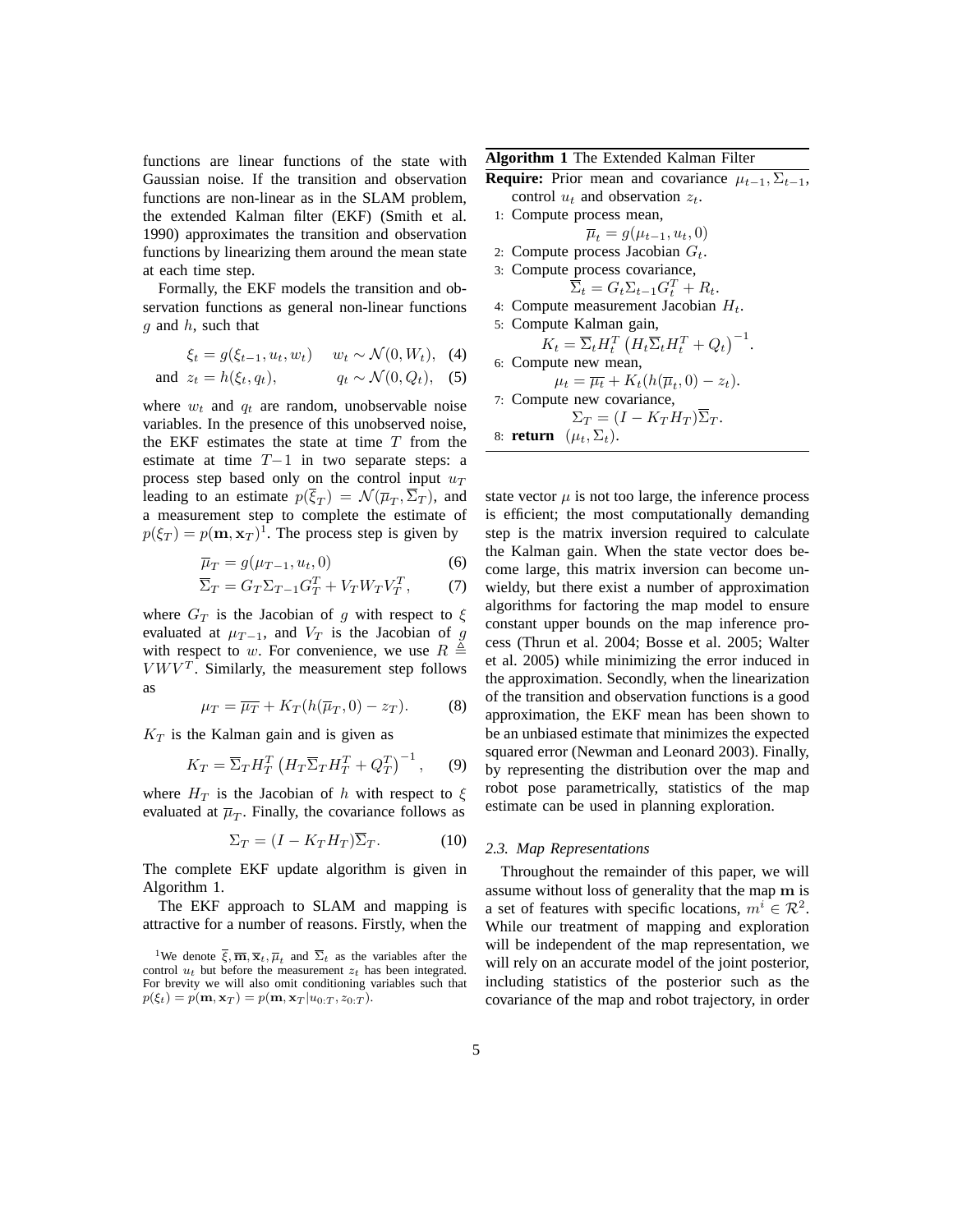

Fig. 2. The constrained optimization of the exploration process. (a) The current partial map estimate. (b) The sensing constraints chosen by the map coverage process. (c) The resulting trajectory that maximizes map accuracy while satisfying the coverage constraints.

to minimize the expected error. If range sensor data is available to capture the boundary between free space and obstacles, a common approach is to first use a feature-based map to infer the mean estimate of the vehicle trajectory  $x_0 \tau$  and then use equation (1) to build a grid map from the range measurements and the estimated mean poses. In practice, the occupancy grid contains a strong independence assumption between observations of map features (known as the "Naive Bayes" assumption) that is not consistent with the true generative model. Using Naive Bayesian independence assumptions can often allow computationally efficient and accurate inference of the mean of a distribution but the higher order moments are generally biased and over-confident, leading to problems in active learning and exploration (Roy and McCallum 2001).

# 3. EXPLORATION AND ACTIVE MAP BUILDING

The SLAM problem in the previous sections describes how a robot can build a map: by collecting a series of measurements, inferring a distribution over the map and using the mean of the distribution as an unbiased estimate. If the extended Kalman filter is to compute this distribution then the posterior mean will minimize the error of the distribution and, given enough data, the mean will converge to the true map. Unfortunately, few if any guarantees are given for the rate at which the map converges. The mapping process is highly dependent on the Gaussian assumption, the robot

trajectory, the acquired sensor measurements, and the distinctiveness of map features (e.g. to perform data association). The goal of the algorithm in this paper is to choose control actions that lead to sensor data that results in the best map. There are, however, competing concerns in determining the "best map" and how a robot should explore its environment. Sensor measurements are expensive with respect to time, power and certainty, and map inference is only possible for the sensed parts of the environment; if the data only covers part of the environment, then the mapping process will be incomplete and the map m will not contain all  $m<sup>i</sup>$  features. Therefore, exploration planning should be designed to minimize the number of sensor measurements required to sense every feature of the map m. Conversely, complete but erroneous maps as in Figures 1(a) and 1(b) are not useful for planning, therefore exploration should be designed to minimize the error of the map.

There are different ways to reconcile these objectives of coverage and accuracy. The most common approach is to optimize the robot trajectory with respect to an overall objective that is a weighted sum of individual terms (Bourgault et al. 2002), but this raises the question of how to choose the individual weights. Our approach is instead to define the coverage problem as choosing the  $n$  best sensing locations that maximize the likelihood the complete environment will be observed. If these  $n$ sensing locations serve as *constraints* on a trajectory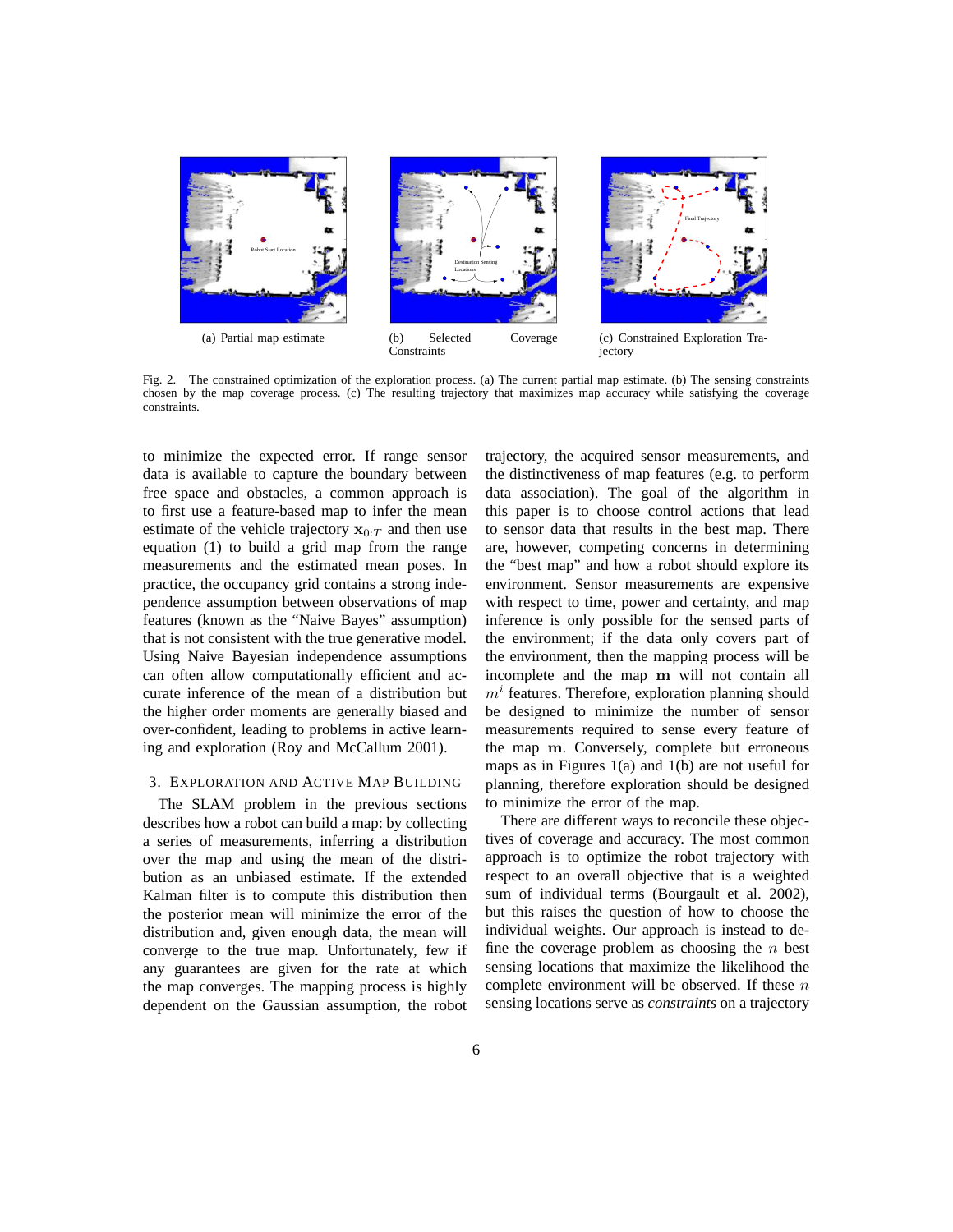planner which maximizes the map accuracy subject to these constraints, then we have a principled way to ensure that every map feature is contained in the map estimate m, and that the map itself is accurate. Figure 2 shows how this process can be decomposed and both objectives optimized separately. The trajectory constraints based on coverage can be calculated first, and then the constrained trajectory can be calculated to maximize map accuracy; the following two sections describe how to optimize each separately.

## *3.1. Map Coverage*

Let us first consider the problem of coverage. We define a "visibility" function  $\delta(m^i, z_{0:T})$ ,

$$
\delta(m^i, z_{0:T}) = \begin{cases}\n1 & \text{if map feature } m^i \text{ appears at} \\
1 & \text{least once in the observations} \\
2_{0:T}, \\
0 & \text{otherwise.} \n\end{cases}
$$
\n(11)

The goal of a coverage planner can then be given as a search for the trajectory that maximizes the number of sensed features,

$$
\underset{z_{0:T}}{\text{argmax}} \sum_{i=1}^{|\mathbf{m}|} \delta(m^i, z_{0:T}). \tag{12}
$$

We cannot control or predict *a priori* what observations  $z_t$  will be received. We can control the robot poses  $x_{0:T}$ , but the observations are generated stochastically according to the map and the robot pose,  $p(z_{0:T} | \mathbf{x}_{0:T}, \mathbf{m})$ . We do not know the map m, so equation (12) must be computed in expectation over the map prior distribution  $p(m)$  and observation likelihoods, such that

$$
\underset{\mathbf{x}_{0:T}}{\operatorname{argmax}} E_{p(\mathbf{m})} E_{p(z_{0:T}|\mathbf{x}_{0:T}, \mathbf{m})} \left[ \sum_{i=1}^{|\mathbf{m}|} \delta(m^i, z_{0:T}) \right]. (13)
$$

This raises two problems. Firstly, computing the double expectation over both map prior and observations is computationally infeasible. Secondly, the utility of the plan depends strongly on how informative the map prior is. At the beginning of the mapping process, the map prior will be very uncertain, which will cause all trajectories to have approximately the same expected performance, as all maps are equally likely. As more observations are made, the map distribution will begin to converge to the true map, but the mean map estimate m will become an increasingly good approximation to the complete distribution. In either case, we can approximate equation (13) as

$$
\underset{\mathbf{x}_{0:T}}{\operatorname{argmax}} E_{p(z_{0:T}|\mathbf{x}_{0:T},\hat{\mathbf{m}})}\left[\sum_{i=1}^{|\mathbf{m}|} \delta(m^i, z_{0:T})\right].
$$
 (14)

Therefore, a robot coverage algorithm that chooses a set of destination points to maximize the likelihood of completing the map based on the current estimate, and then follows a tour through these points will have performance comparable to any other sequential decision making algorithm. Solving this optimization problem is outside the scope of this paper, but there are a number of geometric coverage planners in the literature including *art gallery*type results (Bourque and Dudek 2000; Ganguli et al. 2006). In the remainder of this paper we will assume the availability of such an algorithm for determining sensor locations for coverage.

# *3.2. Map Accuracy*

The coverage exploration optimization does not depend on the robot motion, but only on the robot perception at discrete points in the environment; the optimization is independent of the motion between these discrete sensing locations. However, the trajectory between sensor measurements can have a significant effect on the accuracy of the map. When the robot motion is noisy, substantial uncertainty is introduced into the robot pose; when few or no observations are expected (e.g., because of sensor range limits or environmental sparsity), this uncertainty is propagated throughout the SLAM filter into future measurements, increasing the expected error of the posterior. By avoiding trajectories with large motion noise and trajectories with limited observations of map features, the robot can minimize the error introduced by its own motion. Similarly, many robots also have limited visibility and can see only in 180 degrees. In this case, the robot orientation at each point along the path is important for controlling the number of measurements or choosing trajectories that maximize the number of observations of specific landmarks, even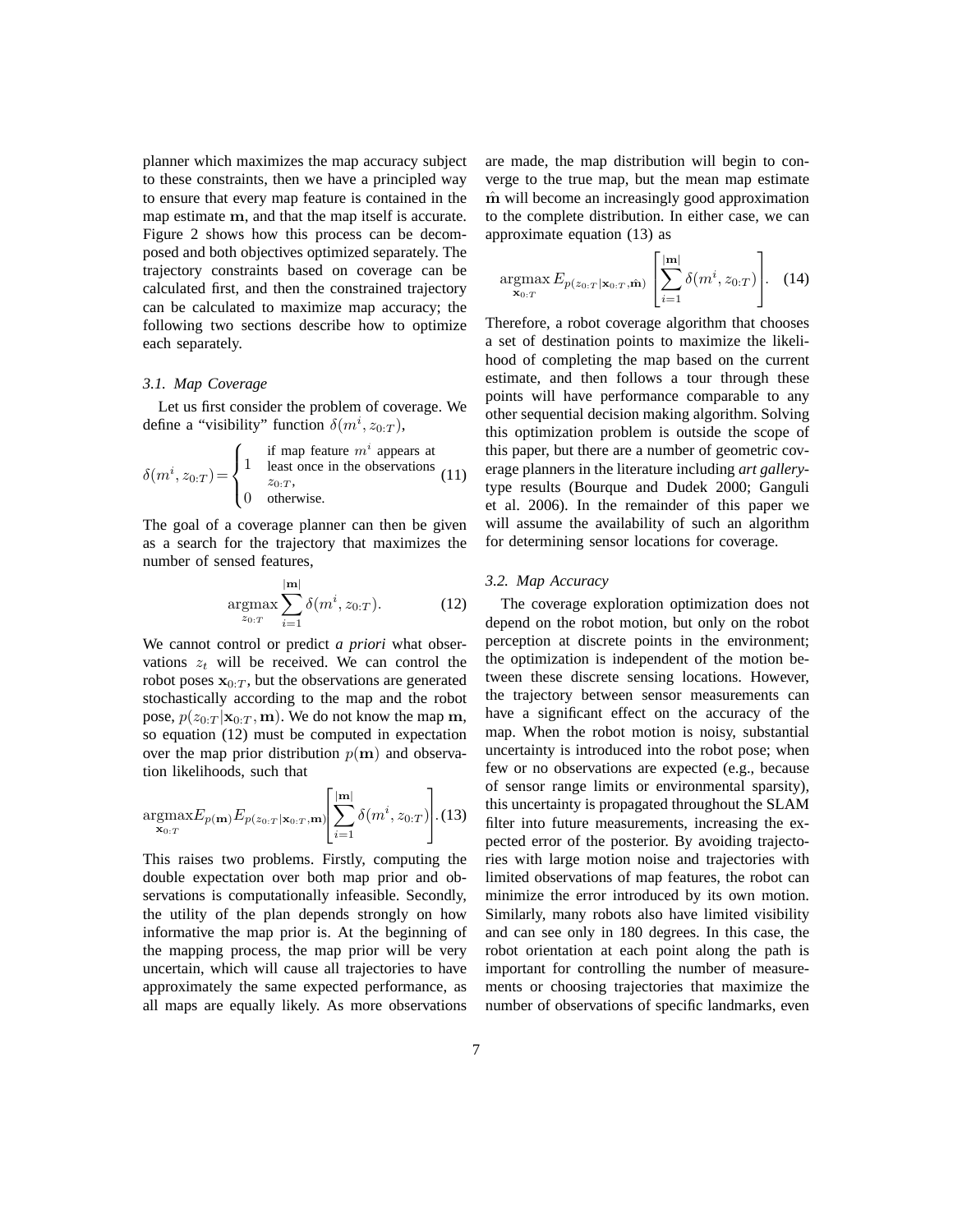

Fig. 3. Example trajectories. (a) An example bad trajectory, where the long looping trajectory induces considerable positional error. (b) The optimal trajectory between the start and goal location. The short motion and large radius of curvature minimizes the overall error.

when traveling through already-mapped areas of the environment.

In Figure 3, two trajectories are shown. The robot does not have access to the complete map in either case, although the map is drawn in for reference. In Figure 3(a) the robot trajectory is long and contains a tight loop. This would clearly be a very suboptimal way of arriving at the destination point. In contrast, Figure 3(b) shows a much more reasonable trajectory both in terms of length and in terms of the kind of path.

Assuming a standard error function such as sum of squared errors, an exploration planner that is to generate the most accurate map must optimize its trajectory  $\mathbf{x}_{0:T}$  as follows

$$
\underset{\mathbf{x}_0:T}{\operatorname{argmin}} E_{p(\mathbf{m}|\mathbf{x}_{0:T})} ||\mathbf{m} - \hat{\mathbf{m}}||^2. \tag{15}
$$

where again  $\hat{m}$  is the mean of the map marginal distribution. In the SLAM problem, we do not have direct control of the robot pose but can only issue controls  $u_t$ , so we change the objective function to

$$
\underset{u_{0:T}}{\text{argmin}} E_{p(\mathbf{m}|u_{0:T})} ||\mathbf{m} - \hat{\mathbf{m}}||^2, \qquad (16)
$$

implicitly marginalizing over states and observations. The constraints of the sensing locations are not present in the objective of equation (16); they are constraints on the solution that the optimizer must satisfy. Just as in equation (13), this expectation of equation (16) is computationally intractable without a fairly accurate map prior. Furthermore, since the expectation is taken with respect to the map at the *end* of the trajectory, the same approximation as in equation (14) cannot be used. Without the ability to optimize the trajectory exactly or find a good approximation, we turn to reinforcement learning in the next section to find trajectories to minimize equation (16) subject to the constraints of equation (14).

# 4. REINFORCEMENT LEARNING FOR **EXPLORATION**

Solving for the policy in equation (16) requires a sequential decision-making algorithm, where the choice of action  $u_t$  depends on the current posterior distribution  $p(u_t, \mathbf{m})$ . The most general framework for choosing actions based on the current distribution is the partially observable Markov decision process (POMDP) (Sondik 1971). A POMDP is described by the following:

• a set of states  $S$ ,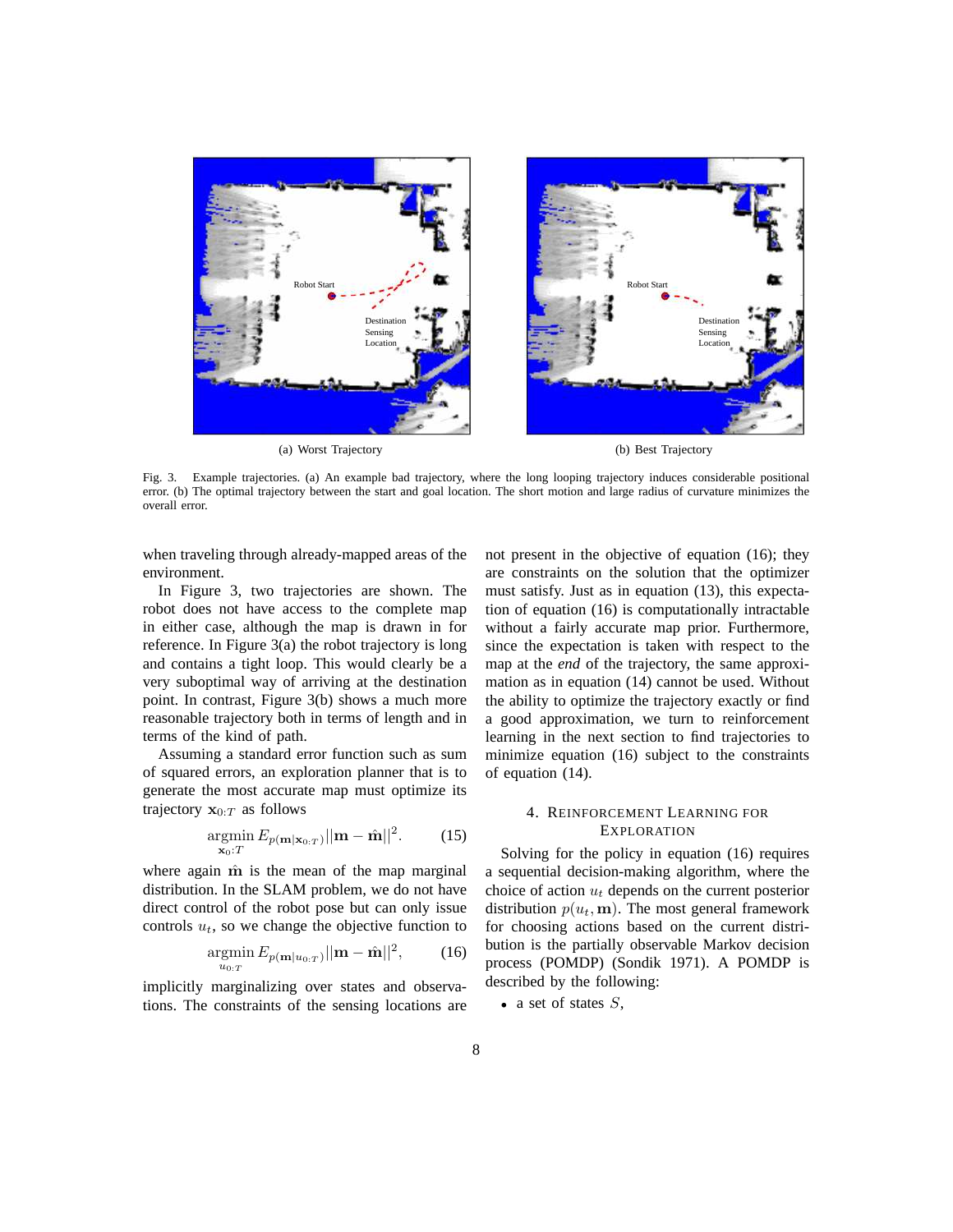- a set of actions  $A$ ,
- a set of observations  $Z$ ,
- a transition function  $T : S \times A \times S \rightarrow \mathcal{R}$  such that  $T(s^i, a^j, s^k) = p(s^i | a^j, s^k)$ ,
- an emission function  $O: S \times A \times Z \rightarrow \mathcal{R}$  such that  $O(s^i, a^j, z^k) = p(z^k | a^j, s^i)$ ,
- a reward function  $r : S \times A \times S \rightarrow \mathcal{R}$ ,
- an initial state distribution  $p_0(S)$
- a discount factor  $\gamma \in [0, 1]$ .

The state at each time  $t$  is assumed to be unobservable. Assuming a known action a, a received observation  $z$  and the corresponding transition and action functions, the Bayes' filter of equation (2) can be used to estimate the distribution  $p(s)$ . The standard optimal policy for a POMDP model is one that chooses an action  $a$  based on the current distribution  $p(s)$  to maximize the expected discounted reward over the life of the agent. Given appropriate choices of the state, action and observation sets and transition, observation and reward functions, the exploration problem can be modeled as a POMDP.

The state space trivially seem to be the current robot pose x and the map m. Almost all algorithms for solving POMDPs optimally require a discrete state space, but rather than solving for the POMDP policy, the use of an appropriate reinforcement learning algorithm will allow us to maintain a continuous representation of the state. However, recall that the trajectory must satisfy a set of constraints in terms of visiting the sensing locations selected by the coverage planner. We therefore augment the state with the set of remaining locations  ${L_1, \ldots, L_n}$  that are to be visited, such that

$$
S = \mathbf{X} \times \mathbf{M} \times \{\mathbf{L}_i\} \tag{17}
$$

where the last term is a set of sensing locations that the policy must visit, and  $n$  will decrease as the trajectory visits each location in turn. By putting the active constraints directly into the state space, there is a danger of computational intractability, but we will again rely on the reinforcement learning algorithm to avoid this problem. It should be noted that this is a hybrid state space, where the first two components (robot pose, x, and map m) are unobserved but the sensing locations  ${L_i}$  are chosen by the exploration planner and are therefore fully observable.

The observations are exactly the observations  $z$ described in Section 2. The observation emission function is given by  $p(z|s) = p(z|\mathbf{x}(s), \mathbf{m}(s))$ where  $x(s)$  is the robot pose component of state s,  $m(s)$  is the map component of state s and  $p(z|\mathbf{x}(s), \mathbf{m}(s))$  is the observation function used for mapping in Section 2.

# *4.1. The Action Space*

The action space may initially appear to be the parameterized control space of the robot, which for most ground robots is a bearing and velocity,  $u = (\theta, v)$ . This action has the unfortunate effect of requiring extremely long plans in terms of the number of actions required; solving for a POMDP policy has complexity that is roughly double exponential in the horizon length (a loose bound on the complexity is  $O(|A|^{|Z|^t})$  for discrete and finite state, action and observation spaces), and learning a policy will also scale in complexity with the horizon length. In order to have any hope of finding good exploration policies, choosing a different policy class (and action parameterization) that can express the optimal policy more compactly is essential.

In choosing a more appropriate policy class, we can take advantage of structure in our problem. Firstly, we can use the policy class to impose a smoothness on the trajectories. Instead of requiring the exploration planner to select fresh control parameters at each time  $t$ , we can induce a bias in the controls by representing the action as a smooth parametric curve. Secondly, if the policy class is a set of trajectories, we can also use this policy class to enforce the constraints imposed by the coverage planner, which simplifies the optimization process. As a result, we define the action for state  $s$  to be a parameterized trajectory from the robot's current pose (position and orientation) to the next sensing location in the state.

The simplest polynomial that both interpolates the robot pose and the next sensing location and allows us to constrain the start orientation is a cubic polynomial, that is, the curve parameterized as

$$
x(t) = a_x t^3 + b_x t^2 + c_x t + d_x
$$
  

$$
y(t) = a_y t^3 + b_y t^2 + c_y t + d_y
$$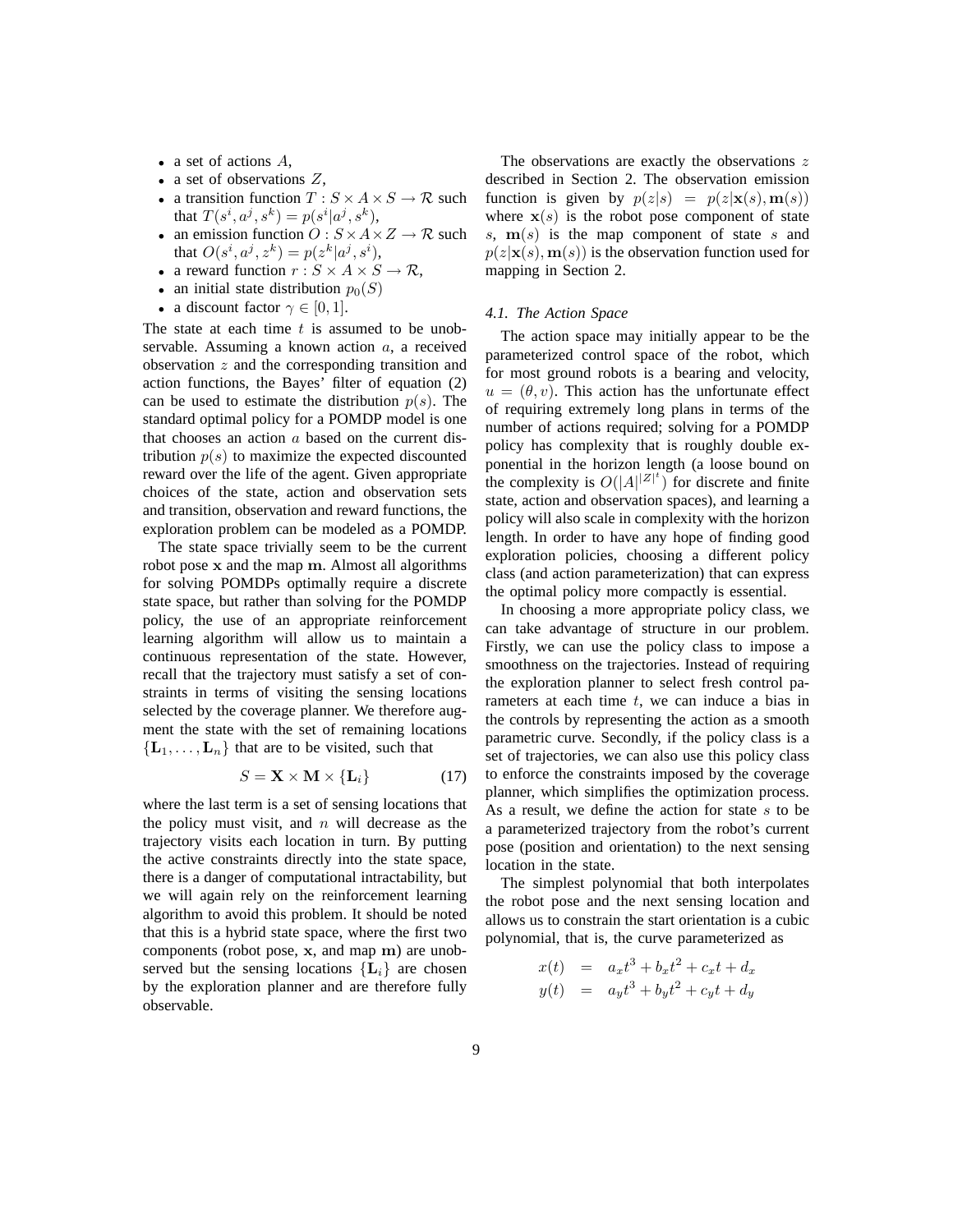with  $t \in [0, 1]$ . The curve is fixed such that the derivative at the start matches the orientation of the robot at its current position, such that

$$
atan2\left(\frac{\partial y}{\partial t}\Big|_{t=0}, \frac{\partial x}{\partial t}\Big|_{t=0}\right) = \theta.
$$

Using this parameterization and providing values for the x and y positions  $(x, y)_{t=0}$ ,  $(x, y)_{t=1}$  and derivatives  $(\frac{\partial x}{\partial t}, \frac{\partial y}{\partial t})_{t=0}$ , and  $(\frac{\partial x}{\partial t}, \frac{\partial y}{\partial t})_{t=1}$  at  $t=0$ and  $t = 1$ , one can solve for the specific constants. Although there are nominally eight total parameters, five of these parameters are fixed,  $(x, y, \theta)_{t=0}$  is the start pose of the robot and  $(x, y)_{t=1}$  is the destination position  $(x_g, y_g)$ . Thus, we have one free parameter at the start point (the magnitude of the derivative at  $t = 0$ ) and two free parameters (the orientation of arrival and the magnitude of this ratio) at the destination, to give a continuous action space in  $\mathcal{R}^3$ . Figure 4 shows a set of sample action parameterizations, with a destination sensing point that is 3 meters in front of the robot.



Fig. 4. A sample set of possible actions for a destination sensing point that is 3 meters in front of the robot. Some of the actions are clearly sub-optimal for this start and goal, but may be useful for achieving a particular orientation at the destination. The reinforcement learning problem is to identify which parameterization should be chosen given the current robot state, map and sensing points.

There are three potential issues in this policy class that could lead to sub-optimality in the performance. Firstly, the set of motion strategies that can be expressed by the exploration planner has been considerably reduced, and the true optimal exploration policy may no longer be feasible with this action parameterization. However, this bias allows us to dramatically increase the computational tractability of the problem; in preliminary experiments using richer policy classes, we experienced difficulties in scalability and learnability, and could not demonstrate satisfactory convergence for learning exploration policies outside of toy examples. The choice of policy class is one of the key enablers of our optimization, and we will see experimental results that suggest that this policy class results in good (if not guaranteed optimal) exploration performance.

A second issue is that the curves are not constrained to a fixed length and will take varying amounts of time to execute. The assumption of a standard discounted POMDP is that the actions are all of some fixed length. If this assumption is violated for problems with a discount factor  $\gamma < 1$ , then the planner may not be able to correctly compute the expected discounted reward. A complete plan comprised of fewer but longer actions will appear to be less valuable compared to a plan of the same overall performance but comprised of more, shorter actions. The correct planning formalism would be the semi-Markov decision process, which adds an explicit representation of the duration of each action. Experimentally, we found that the variability in the length of the actions was not sufficient to justify the additional computational overhead of a semi-Markov model.

It should be noted that the actions are kinematic trajectories and do not directly provide motor control commands. To convert each action into executable motor controls  $u_{0:T}$ , we use pure-pursuit control (Ollero and Heredia 1995) on the current robot position estimate and a point on the curve a distance d in front of the robot. This pure-pursuit controller also gives rise to the transition function corresponding to the action  $a$ . Each action  $a$  gives rise to a distribution of possible control sequences required to follow the curve a. The probability of arriving at a particular state  $s_i$  (for  $s_i$  defined by Equation 17) is

$$
p(\mathbf{x}(s_i)|\mathbf{x}(s_j),a) = p(\mathbf{x}(s_i)|\mathbf{x}(s_j),u_{0:T}).
$$
 (18)

This probability is the result of a series of EKF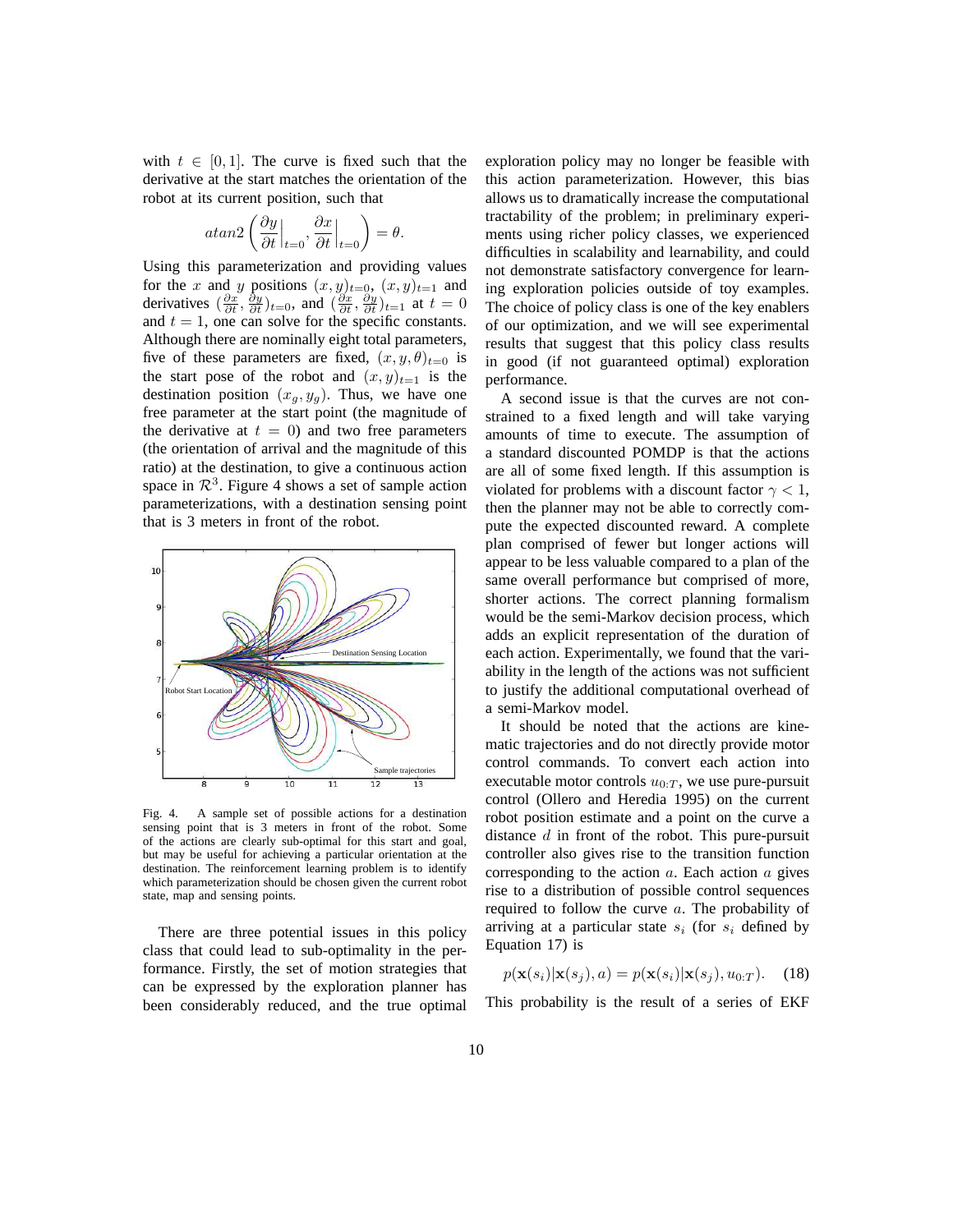updates, and can not easily be evaluated in closed form, but can be approximated using Monte Carlo integration. The map component  $m(s)$  remains constant. Finally, the sensing location sequence component of the state changes deterministically in that once a sensing location is visited at the end of executing action a, that sensing location is deterministically removed from the coverage plan.

#### *4.2. The Reward Function*

Given access to training data with ground truth information of the map  $(\hat{\mathbf{m}})$ , the reward function is the squared error of the map as in equation (15). For all actions, the reward function is

$$
r(\cdot, a, \cdot) = ||\mathbf{m}(s) - \hat{\mathbf{m}}|| \tag{19}
$$

The squared error reward function is our fundamental quantity of interest. This reward function is not a function of the specific SLAM algorithm, and allows the controller to predict the effects of unmodeled SLAM filter failures. Over-confidence, bad data-associations, and filter divergence account for a number of problems that may occur and are not modeled explicitly by an extended Kalman filter mapper; these nevertheless will affect the squared error.

In circumstances where the squared error cannot be computed due to lack of ground-truth data, an alternate reward function based on the uncertainty of the distribution can be considered. There is an abundance of related work using information gain for choosing actions, among which the most closely related comes from (Makarenko et al. 2002; Stachniss 2006; Feder et al. 1999; Sim 2006). Information-theoretic reward functions have also been used to choose the next best measurement in sensor networks. If the estimator is unbiased, then as the entropy of the distribution converges to 0, the mean of the estimator will converge to the true distribution. The literature on optimal experimentation (Fedorov 1972) defines two principal information-theoretic objective functions in terms of information:

• Given a Gaussian distribution with covariance  $Σ$  and mean  $μ$ , the *D-optimal* objective function is defined as:

$$
I(x) = \det(\Sigma_V) - \det(\Sigma_{V|A})
$$

• Given a Gaussian distribution with covariance  $\Sigma$  and mean  $\mu$ , the *A-optimal* objective function is defined as:

$$
I(x) = tr(\Sigma_V) - tr(\Sigma_{V|A})
$$

For information gain,  $\Sigma_{V|A}$  is the covariance after a set of observations  $\overrightarrow{A}$  have been made of variables V and  $\Sigma_V$  is the covariance before the they were made.

There is some intuition that underlies these metrics. The determinant of a square, symmetric matrix is the product of the eigenvalues, and so the determinant of the covariance roughly corresponds to the volume of the uncertainty ellipse at a contour of constant likelihood. The determinant is directly proportional to the entropy of a Gaussian. Reducing one of the dimensions of uncertainty to zero corresponds to driving the determinant of the covariance matrix to zero. Similarly, the trace has an interpretation as the sum of the eigenvalues of the covariance. The trace therefore roughly corresponds to the circumference of the uncertainty ellipse. We will compare the policies for these reward functions in the next section.

## 5. POLICY SEARCH DYNAMIC PROGRAMMING

Given the model parameters described in the previous section, it remains to find the optimal policy mapping distributions over states  $p(s)$  to actions a. The POMDP model of the exploration problem described above includes large and continuous state, action and observation spaces. There are no known algorithms for finding the exact optimal policy for continuous POMDPs, only approximation algorithms (Porta et al. 2006) and these algorithms are extremely unlikely to scale, either by approximating the value function or by approximating the continuous parameters with discretizations. Finally the model is sufficiently complex that even generating an explicit representation of the model parameters may be computationally intractable.

Although an exact computational solution is infeasible, we do have access to high-quality simulators and real-world data that can be used to characterize good solutions. By learning good policies, we avoid the need to represent the model and solve it.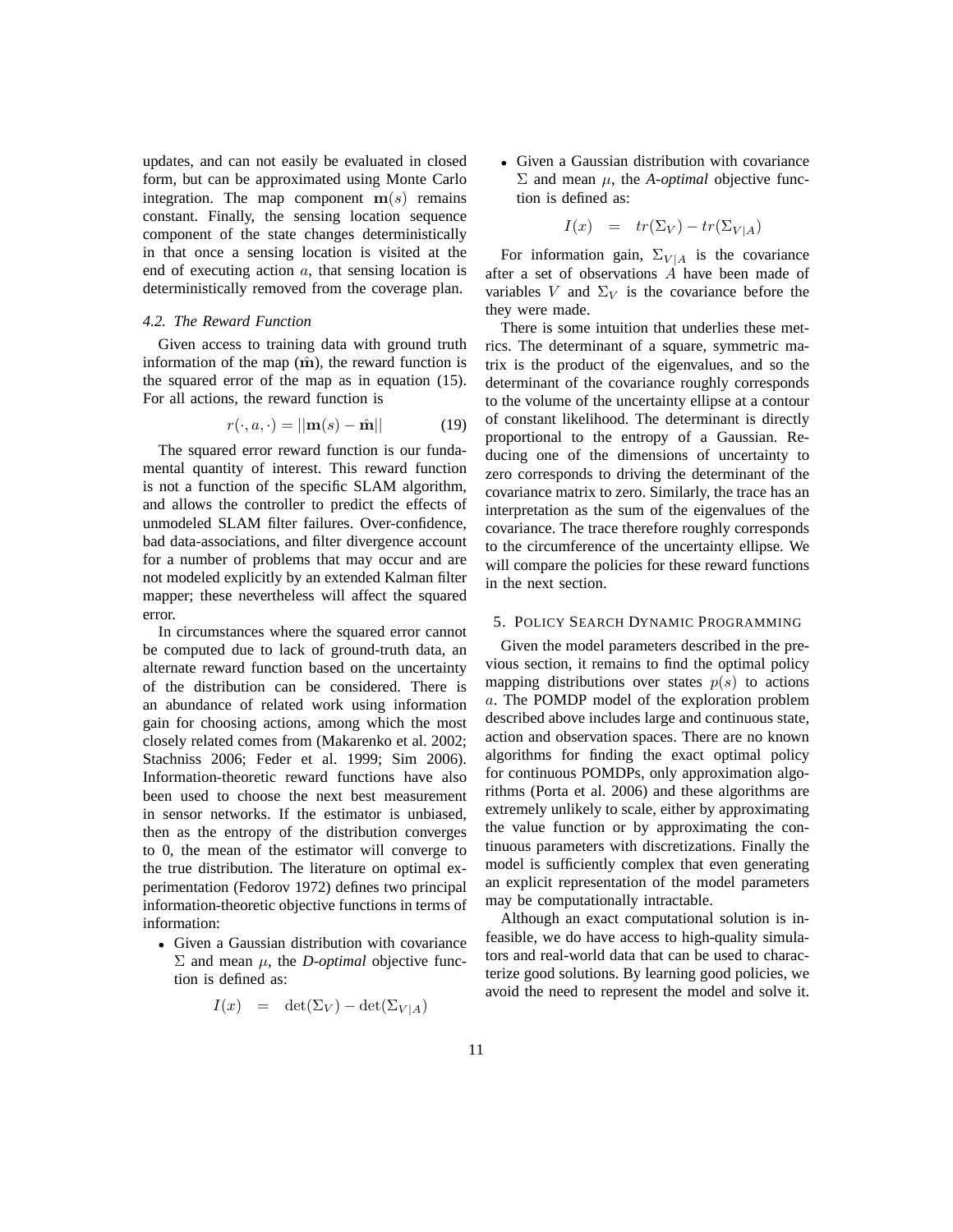**Algorithm 2** Policy Search by Dynamic Programming

**Require:** Simulator with state sampling function P

1:  $\xi = \{p^{(1)}(s), \ldots, p^{(m_1)}(s)|p(s) \sim P\}$ 

2: Where  $v_t^{a_j, \pi_{t+1}, \dots, \pi_N}(s)$  is a trace through the MDP sampled  $m_2$  times using the previously computed policies:

$$
v_t^{A, \pi_{t+1}, \dots, \pi_N}(\xi) = \begin{pmatrix} v_t^{a_1, \pi_t + 1, \dots, \pi_N}(p^{(1)}(s) & \dots & v_t^{a_{|A|}, \pi_t + 1, \dots, \pi_N}(p^{(1)}(s) \\ \vdots & \vdots & \vdots \\ v_t^{a_1, \pi_t + 1, \dots, \pi_N}(p^{(m_1)}(s)) & \dots & v_t^{a_{|A|}, \pi_t + 1, \dots, \pi_N}(p^{(m_1)}(s)) \end{pmatrix}
$$

3:  $\hat{\pi}_t(\xi) = \arg \max_{a \in A} \left[ v_t^{A, \pi_{t+1}, \dots, \pi_N}(\xi) \right]$ , where argmax is taken with respect to the rows of the matrix. 4: Train a classifier with input  $\xi$  and output  $\pi_t'(\xi)$  and return the classifier as the policy:

$$
\pi_t(p(s)) : P(s) \to A
$$

5:  $\Pi = {\pi_t \dots \pi_N}; t = t - 1;$  goto step 1 until convergence.

We instead use reinforcement learning to find good policies from data.

The decision to use reinforcement learning does bring with it the question of which algorithm to use in learning. There are a number of different learning algorithms, with different representational and learning power. The process of gathering data during exploration learning can be expensive, and the input data (the state distributions) are high-dimensional. Policy Search Dynamic Programming (Bagnell et al. 2003) is a form of reinforcement learning that decomposes the learning process into a series of one-step learning algorithms, essentially turning the learning of sequential decision making into a form of dynamic programming. The Policy Search by Dyanamic Programming (PSDP) algorithm can be seen in Algorithm 2.

The algorithm operates by first learning a onestep policy at time  $T$  (e.g., the end time) by generating a sample distribution  $p^{(i)}(s)$  and action a and propagating each sampled distribution  $p^{(i)}(s)$ forward. Each distribution-action pair is labeled with immediate reward. The best distribution-action pair is kept as a training instance for a supervised learning problem at time  $t$ . The result is a classifier that provides an optimal action  $\alpha$  for any distribution  $p(s)$ . A new one-step policy for the previous time step  $T-1$  is then learned by sampling distributions and actions as before. Using the policy previously obtained at time  $T$ , a two-step value is obtained for each distribution and action at  $T - 1$ : the value associated with each distribution and action is accumulated from the immediate reward at time  $T - 1$  *and* the reward received by running the learned policy for time  $T$ , and a new policy is learned for time  $T - 1$ . The learner then iterates at each time t through to time T using the policies  $\pi_i$ for  $i \in \{t \dots T\}$ . After sampling all of the actions for distribution  $p(s)$  at time t, the best action  $a'$  is selected.

# *5.1. Support Vector Machine Policy Learning*

The primary advantage to PSDP for our purposes is that each one-step policy can be found using any learning algorithm. This allows us to take advantage of machine learning techniques that are effective in generalizing from high-dimensional data. There are a number of classifiers that could be chosen for use in PSDP such as neural networks, Gaussian processes, and support vector machines (SVMs). We have chosen to leverage a classifier known to generalize well in high-dimensional spaces, has few parameters to tune and is known to perform well on a variety of problems: a Support Vector Machine (Burges 1998; Duan and Keerthi 2005).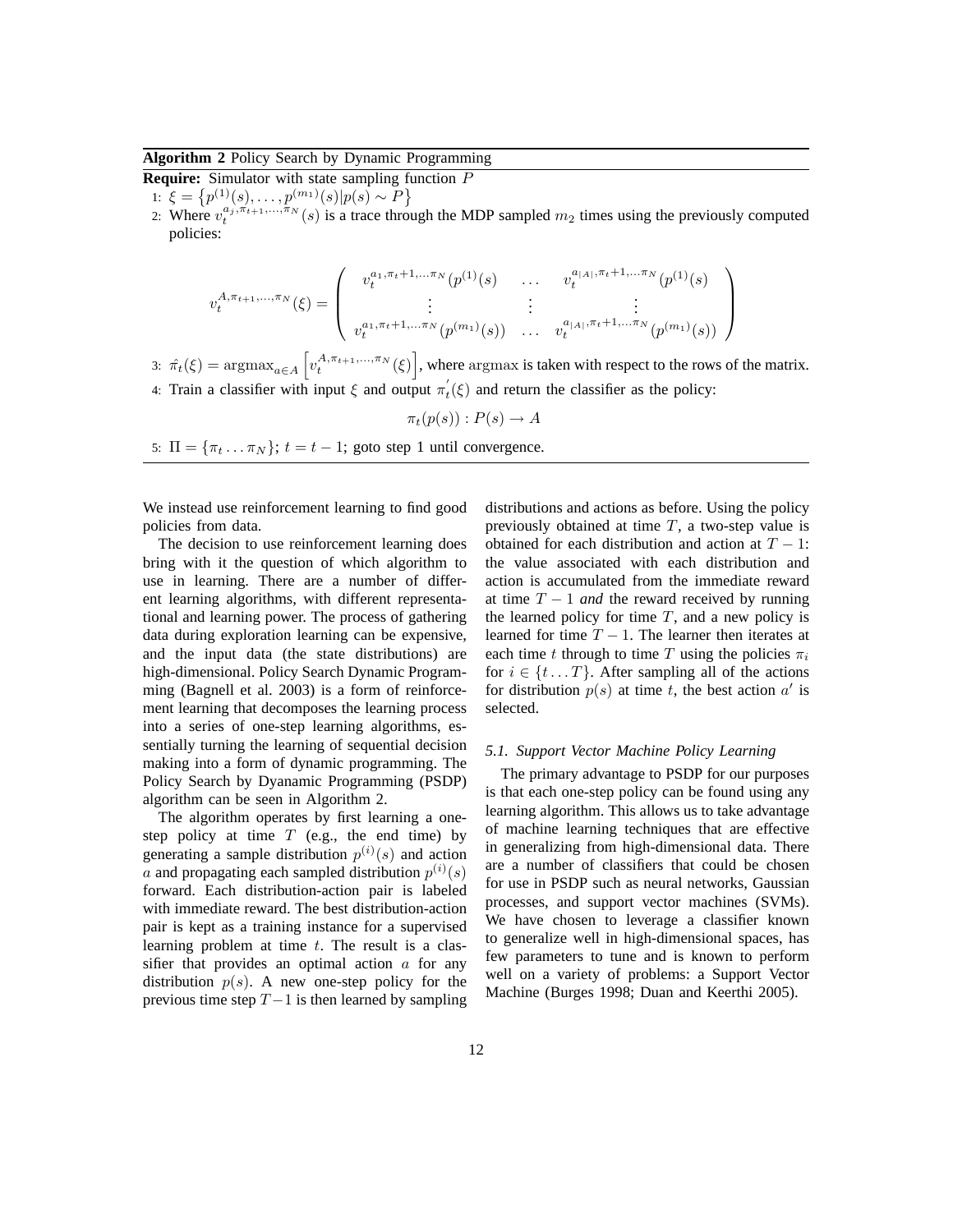Support vector machines start from the principle that the decision boundary which maximizes the space between classes is likely to be the best one. In its simplest form it has a linear decision boundary. However, by using the "kernel trick", it is possible to extend support vector machines to non-linear decision boundaries (Haykin 1994). The optimization performed to find the best decision boundary can be formulated as a quadratic program that is relaxed to penalize errors. The parameters left free include a term to account for the number of errors that will be allowed as well as the kernel parameters.

To learn a policy, we take training data consisting of labeled distribution-action pairs and learn to predict the best action for each distribution. Although we can maintain a continuous input space, an SVM requires a discrete action space. The basic support vector machine performs binary classification and must be extended to the  $n$ -ary classification problem of choosing actions. A set of classifiers is typically trained in a *one-versus-all* or *one-versus-one* manner (Duan and Keerthi 2005; Hsu and Lin 2001). In the one-versus-all framework, each binary classifier is trained using the data from one class against the data from all of the other classes, generating  $n$  binary classifiers for each of the  $n$  classes. At prediction time, each of the  $n$  binary classifiers return either a class or *other*, referring to the fact that it could be any of the other classes. When there are multiple available classes, the one with the highest value is selected as the correct class. In the one-versus-one framework, each binary classifier is trained using data from only two classes, generating  $O(n^2)$  classifiers. At prediction time, each pairwise binary classifier returns the most likely of the two classes and casts a vote for this class. The class with the most votes wins the  $n$ -ary classification and is taken to be the true class. In (Hsu and Lin 2001), it was shown that the one-versus-one framework is most appropriate for  $n$ -ary classification problems such as ours. In our optimization, we will also want to rule out trajectories that collide with obstacles. We simply ignore votes for infeasible trajectories to get the next optimal trajectory while avoiding the need to retrain for particular environmental constraints, allowing the learner to generate policies

that generalize across environments.



Fig. 5. A slice through the training data along the destination angle, for destinations at a fixed distance. The  $x$  axis is angle to destination training instances, for training instances with the next sensing point at a fixed distances from the start robot pose. The  $y$  axis is the training label of each instance (i.e., the optimal action). It is impossible to draw a definite conclusion, but the data does not appear linearly separable.

In order to ensure that the SVM can learn well, an appropriate kernel must be chosen. Figure 5 shows a slice through a training data set along the destination bearing direction at a fixed distance to the next destination sensing point. The training data has some clear structure, but does not appear linearly separable, suggesting the need for a nonlinear kernel.

Cross-validation was performed with the learned classifier on the test set to determine how well the trajectory exploration function was learned for a linear kernel, a polynomial kernel and a Gaussian kernel. A parameter search over misclassification penalty C and covariance width  $\sigma$  for  $C, \sigma \in$  ${2^i|[-5 \leq i \leq 7] \subset Z}$  was additionally performed to find the best values. A graph of the parameter search is shown in Figure  $6(a)-(c)$ . The y-axis is the classification error rate on the test dataset for different values of  $C$  and the x-axis are values of  $\sigma$ . The best values over a range of datasets were  $C = 4, \sigma = 0.125.$ 

We can visualize the learned trajectories to the destination to confirm that the data matches our expectations. Figure 7(a) shows a set of training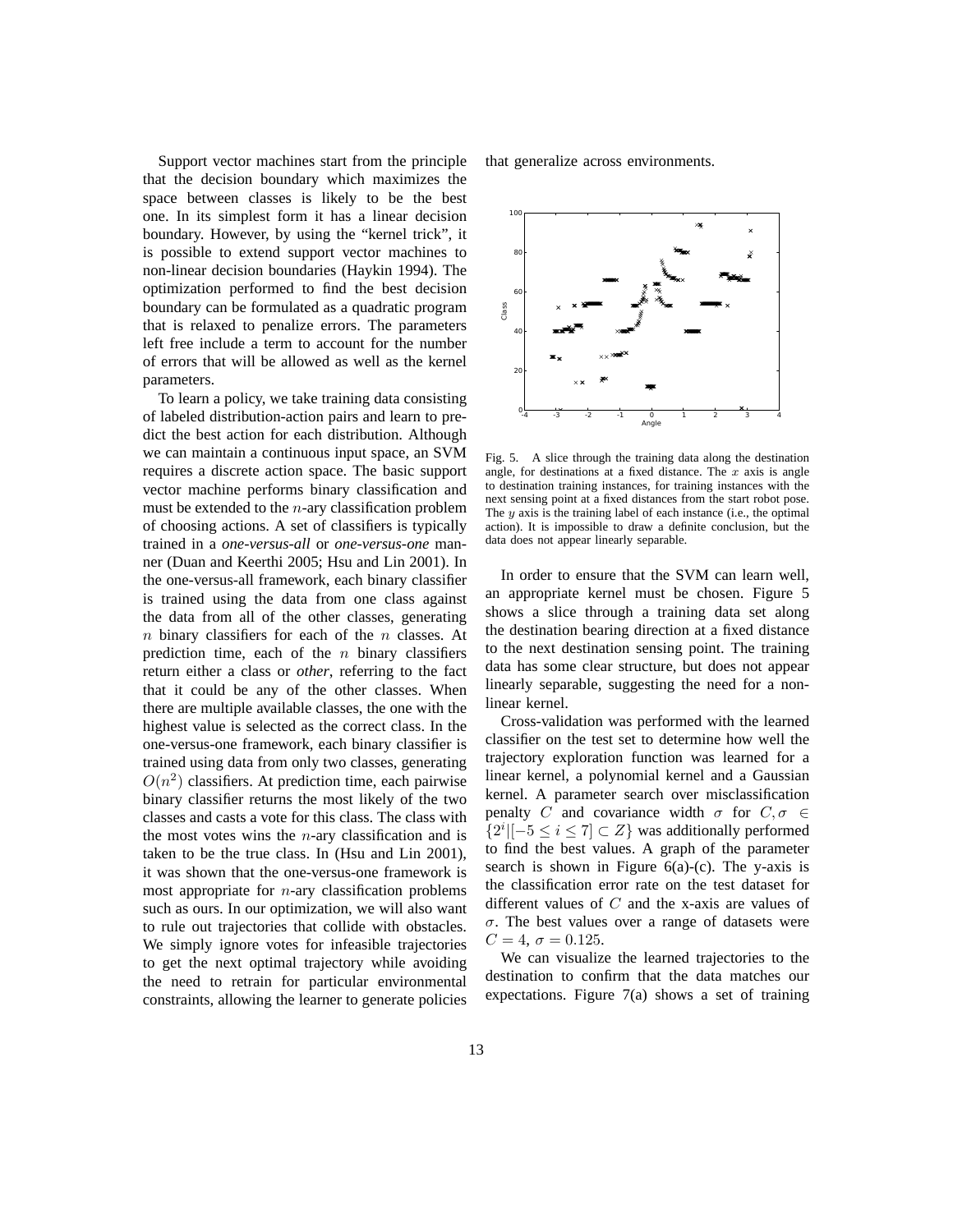

Fig. 6. In these graphs we can see the effect of search for good parameters. (a) Search for good linear kernel, (b) a polynomial kernel, and (c) a Gaussian kernel. Graph (b) contains data for multiple polynomial kernels, but all appeared to have identical performance. The graphs confirm the suggestion of Figure 5, that the training data is not linearly separable in that the fastest graph to converge is the Gaussian kernel. This is the kernel that was used in this paper.

data consisting of a fixed robot start pose and different destination sensing locations sampled around a 3 meter radius circle centered on the robot. The training label on each sample was found by simulating each trajectory and retaining the maximum reward action, a process that is subject to noise. Therefore, some of the training examples appear to have incorrect labels. Figure 7(b) shows the policy learned from this data. The learner has generalized enough to avoid many of the spurious noisy labels, but classification error does persist. The classification error in general was 20% in 100 class problems.

As a comparison, we examined the learner on the reward functions  $trace(\Sigma)$  and the entropy of the distribution,  $ent(\Sigma)$ , which would have the effect of optimizing the policy for different norms on the *predicted* filter covariance, rather than the experienced filter error. The trace controller leads to trajectories that were more reflective of the desired motion with much lower curvature. The controller trained on  $ent(\Sigma)$  reward led to a policy that was much closer to a shortest-path controller, suggesting that the  $ent(\Sigma)$  reward function is not a good substitute for squared error.

## 6. EXPERIMENTAL RESULTS AND ANALYSIS

Having demonstrated that the classifier was capable of learning the target concept, we trained a control policy and evaluated the performance in both simulated and real experiments. In both cases, the resulting map was significantly improved with the learned trajectories.

# *6.1. Policy Training*

Collecting training data consisted of four phases. Firstly, a model of the robot motion and sensing was built for generating simulated training data. The simulator is part of the CARMEN robot control package, and assumes a quasi-holonomic robot with three degrees of freedom, such that  $\mathbf{x} = (x, y, \theta)$ . The robot was also been equipped with a 180<sup>°</sup> field-of-view laser range sensor. The motion model followed (Eliazar and Parr 2004), such that the robot control was in terms of a forward translation and a rotation. Each control consisted of a rotation  $d\theta_1$ , a translation dr along the direction  $\theta$ , and a final rotation  $d\theta_2$ . The motion error had a translation (down-range), rotation and slip (cross-range) component, where slip corresponds to a translation in the direction perpendicular to the expected direction of motion. The specific parameters of the motion model were generated by collecting example controls and sensor data from the robot. The Expectation-Maximization model learning algorithm of (Eliazar and Parr 2004) was used to fit the motion model parameters to the data. The complete equations of motion and the fitted model parameters are given in Appendix A. The sensing model was a laser range finder, with a fea-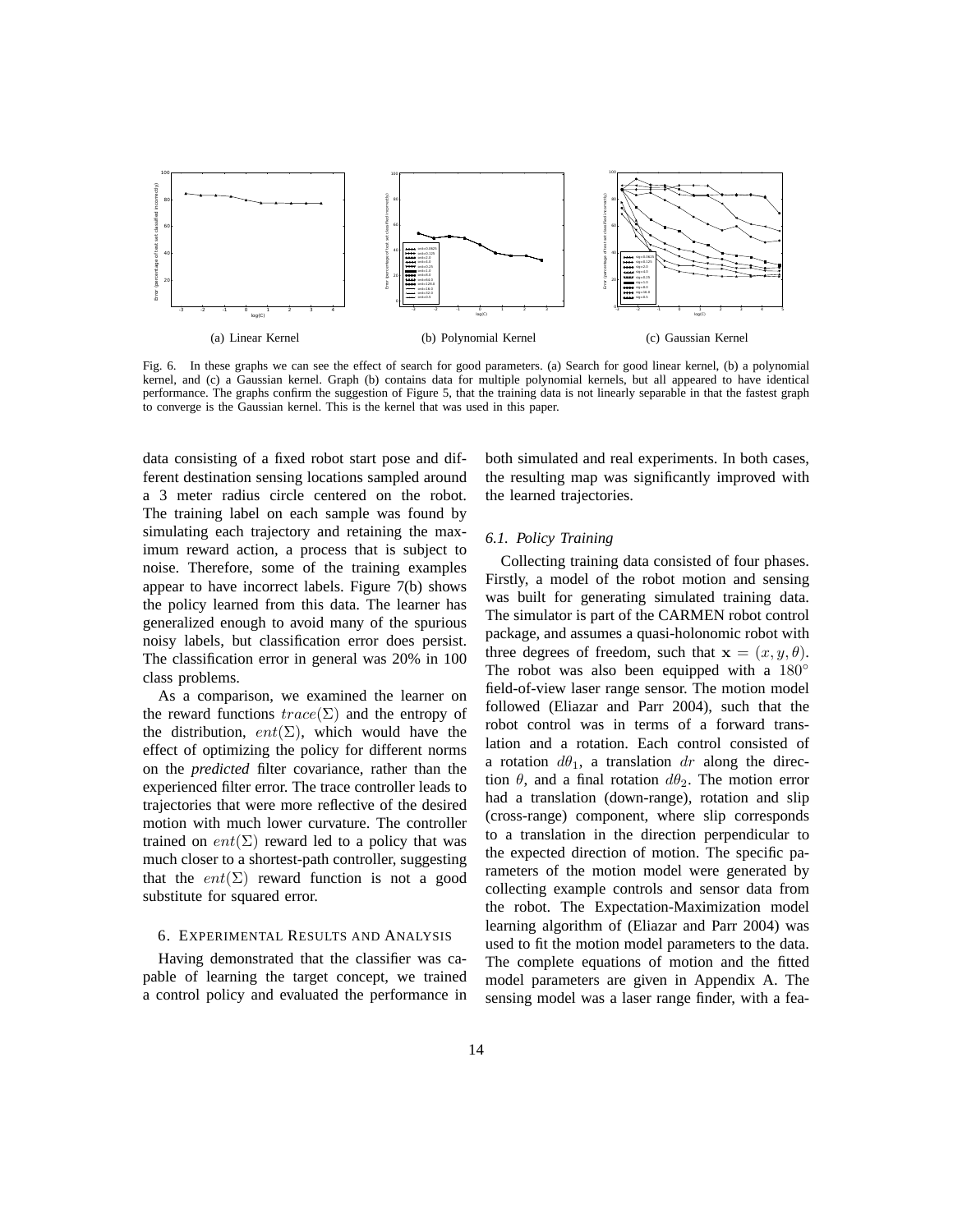

Fig. 7. (a) Example training data. The robot start pose is fixed, and plotted are the optimal actions for different destinations sampled on the circumference of a circle 3 meters in radius centered at the robot pose. (b) Example learned labels for a test set. The robot start pose is again fixed and the samples are again drawn from a circle of radius 3 meters around the robot. (c) and (d) Outcomes of the controller trained on  $trace(\Sigma)$  and  $ent(\Sigma)$ .

ture extraction algorithm that follows the algorithm in (Walter and Leonard 2004).

In order to train each one-step policy, 1,000 pairs of start pose and destination sensing locations  $(x, L_i)$  were sampled randomly in a simulated map. These poses were sampled from an empty map containing only pre-constructed landmarks. For each action  $a \in A$ , the robot was placed at the start pose, the action was executed, and an EKF was updated. The action space consisted of 100 different parameterizations of a cubic spline interpolating  $x$  and  $L_i$  and the robot followed this spline using a pure-pursuit controller. The reward

(trace or entropy) was computed and the trajectory was labeled with its reward. The best instance of  $(\mathbf{x}, \mathbf{L}_i)$  was labeled and returned to be included in the training data.

Third, a support vector machine classifier was trained using the location of the destination(s) as the state and an integer action number as the class. A Gaussian kernel was used as discussed in Section 5.1. The kernel parameters used to train this classifier were  $C = 4$  and  $\sigma = 0.125$ .

Finally, the support vector machine was loaded at runtime and novel destinations given to the robot. In real-time the classifier classified the current state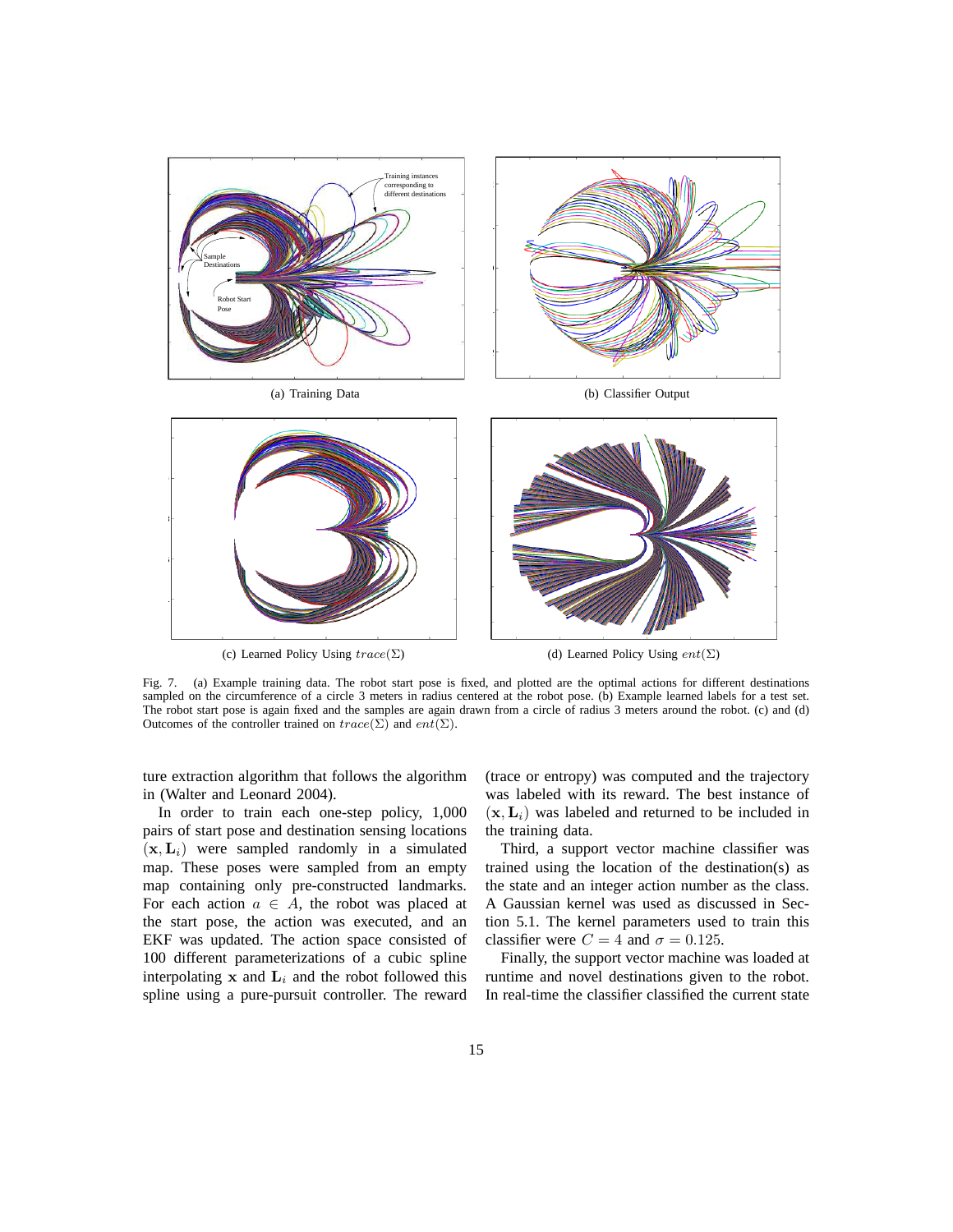to generate a trajectory, which the robot followed from its current pose to the destination.

## *6.2. Artificial Simulated Environment*

To understand the significance of the difference between the learned controller and a conventional Shortest-Path coverage controller touring the destination sensing locations, a set of simulated experiments were analyzed. The first of these was in an artificial world that was created to be difficult to map. In particular, when using a scan-matching based approach, matching the right spokes to one another can be difficult since many different alignments may look the same.



Fig. 8. An artificial simulated map used for initial evaluation in simulation. The white pixels are free space and the black pixels are obstacles.

Figure 8 shows the artificial test map that was used for an initial evaluation of the learned exploration policy. The robot was placed initially in the center of the (unknown) map and given a fixed set of destination sensing locations. The free space of the map is a star polygon with a kernel in the center of the map, which meant that a coverage trajectory was a short loop around the inner circle. Figure 9(a) shows a Shortest-Path trajectory computed using a standard shortest-path motion planner (Barraquand et al. 1992), and Figure 9(d) shows the trajectory of the Learned controller.

Figure 9(b) and Figure 9(e) show maps created by using the recorded (simulated) odometry to directly compute the environmental model from the (simulated) laser range data. In both cases the odometry is noisy, and the maps contain substantial errors and misalignments. However, using a robust mapping algorithm to correct the maps, the trajectory of the Learned controller led to a substantially better map compared to the Shortest-Path controller.

For the Shortest-Path controller, we can clearly see a number of mapping errors. Referring to Figure 8, we can see an opening on one end of the map. This opening is not present in the map from the Shortest-Path controller. Further, a number of the passageways are blocked off, whereas in the map acquired by the Learned controller, this is not the case. Finally, the environment was square; examining the bottom right of the Shortest-Path map, we can see that some of the scans have been misaligned with respect to the square.

Since we performed these experiments in simulation, the true position of the robot was available. After recovering the estimated pose of the robot over the entire trajectory using a SLAM algorithm, the distance of the estimated trajectory from the true trajectory was computed and this error has been plotted in Figures 10(a) and 10(b). The robot pose error has been substantially reduced by the Learned controller, and moreover, the error in the Shortest-Path controller appears to be growing. In contrast, in repeated trials, the error resulting from the Learned controller remained boundedly small in repeated trials.

Overall, in this environment, we can conclude that the Learned controller provided sensor data that was much easier to integrate at a much higher quality than the Shortest-Path controller. Map errors were reduced and the true position of the robot was able to be estimated much more accurately. The use of a robust mapping algorithm for these experiments and the repeatability of the mapping errors leads us to believe that these results will generalize across mapping algorithms.

#### *6.3. Realistic Simulated Environments*

Following these results, further tests were run in simulations of real-world environments. We evaluated the performance in exploring and mapping eight different environmental models using maps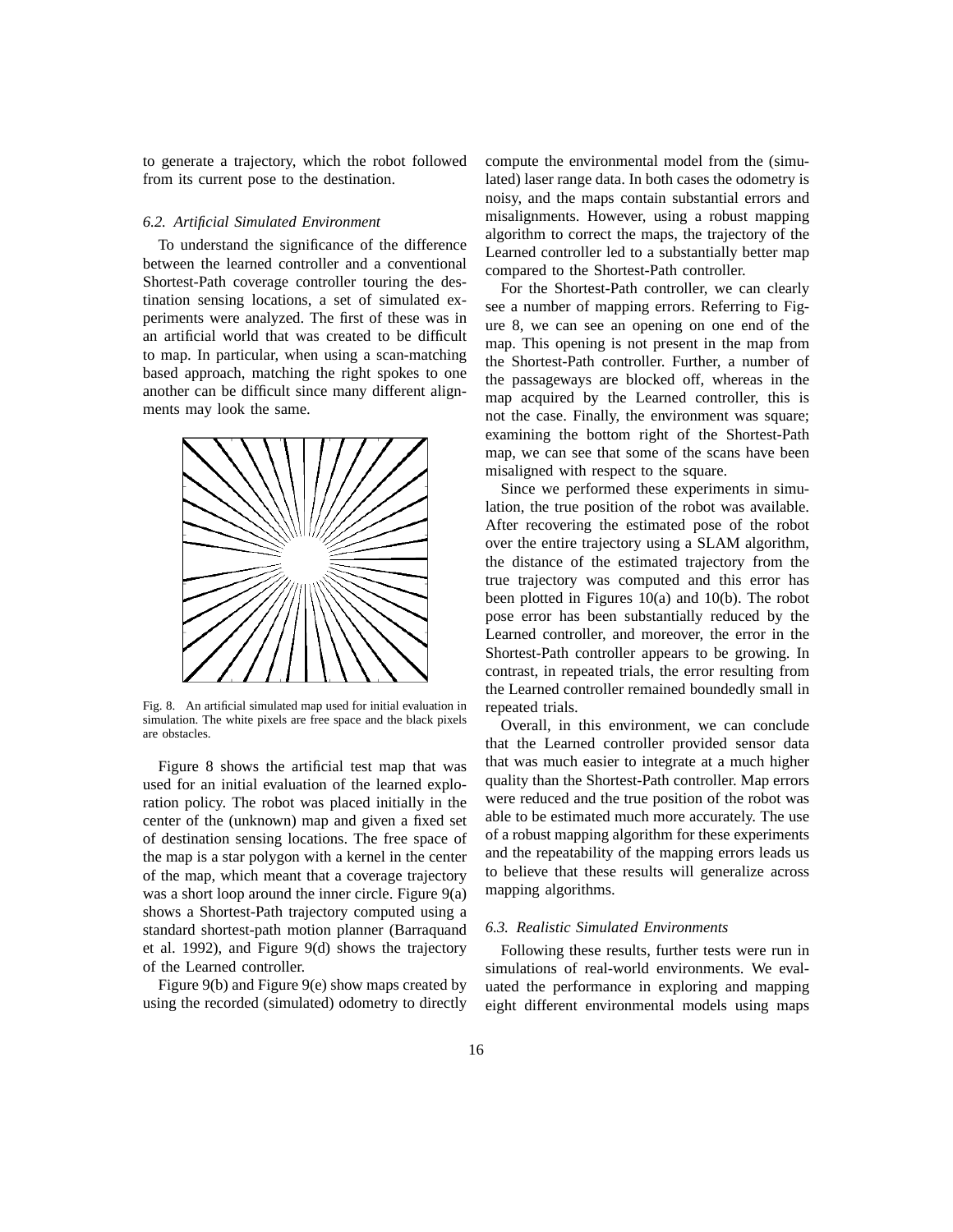



(b) Raw Measurements (Shortest-Path) (c) Corrected Measurements



(a) True/Estimated trajectories (Shortest-Path)

Trajectory True trajectory Scan matched trajectory

0 10 20 30 40 X

start end

Y



(d) True/Estimated trajectories (Learned) (e) Raw Measurements (Learned) (f) Corrected Measurements

(Shortest-Path)



(Learned)

Fig. 9. Comparison of Shortest-Path exploration controller vs. Learned controller. (a) Exploration trajectory using Shortest-Path controller. (b) Raw data plotted using odometry estimates for Shortest-Path trajectory. The red dots are laser endpoints calculated from the robot pose based on dead reckoning (odometry) and the laser range data. (c) Final map inferred by a SLAM algorithm from data collected by Shortest-Path controller. (d) Exploration trajectory using Learned controller. (e) Raw data plotted using odometry estimates for Shortest-Path trajectory. (f) Final map inferred by SLAM algorithm from data collected by Learned controller.

available for the Radish data set (Howard and Roy 2003). Figures 11(a) and 11(c) show example trajectories. Figures 11(d) and 11(b) show that the Shortest-Path controller often has large deviations from the true position, but the learned controller matches the true trajectory very closely. The error in the Learned controller was only briefly above  $.1m$ , where the error in the Shortest-Path controller grew to  $.3m$ . When the robot revisited these locations to remap the area, the errors of .3m could have been catastrophic.

Finally, the average error between the estimated and ground truth robot trajectories in each map was computed. These results are shown in Figure 12. The difference between controllers across maps is variable; for maps 1, 3, 4, 5 and 7, the Learned controller provided a significant improvement. Note that the error bars are plotted at 1,000 standard errors<sup>2</sup> in order to be visible, demonstrating substantial statistical significance to the differences in the mean values.

In map 0, a comparatively short trajectory was followed, so it is reasonable that this was due to the uncertainty in the mapping process. In map 6, the point turn controller performed better largely because the environment was very tight. Further, even though the average map error was reduced by the Shortest-Path controller, the mapping process diverged at the end, and had the data collection not been terminated, the error induced by the Learned

<sup>2</sup>Standard error is defined as  $\sigma/\sqrt{N}$ .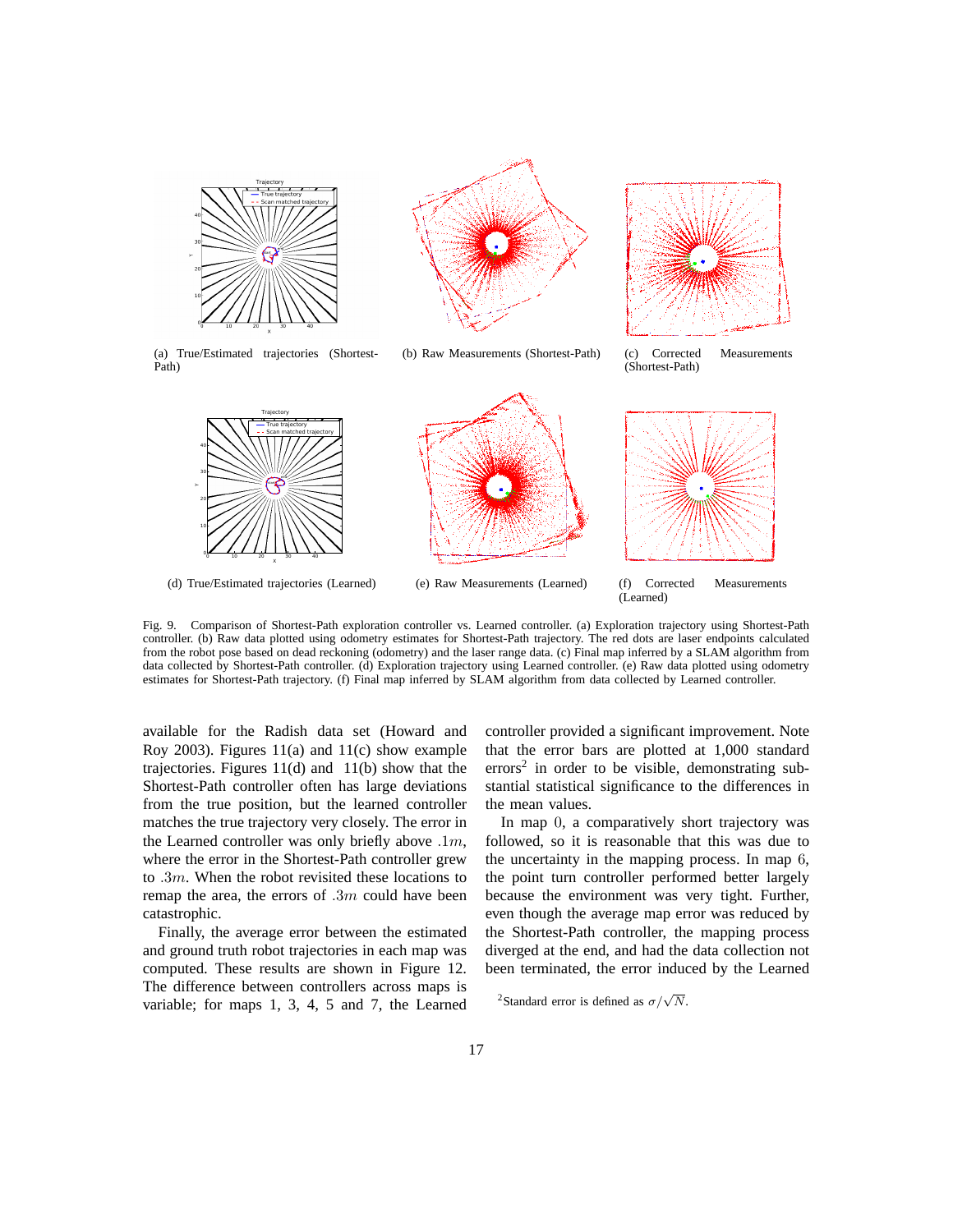

Fig. 10. (a) The squared error in robot position between the estimated robot position and the ground truth position for the trajectory of the Shortest-Path controller. (b) The squared error in robot position between the estimated robot position and the ground truth position for the trajectory of the Learned controller. .



Fig. 12. The average mean squared error between the estimated and true robot pose over a variety of trajectories. The error bars are at 1000 standard errors, which demonstrates that there is substantial statistical significance between the control methods.

controller appeared to be improving compared to the Shortest-Path controller. In conclusion, in five of the eight trials, the Learned controller was considerably better than the Shortest-Path controller in terms of squared error and in others they were equivalent.

As a final analysis, Figure 12 plots an estimate of the error in the occupancy grid maps created by the mapper. The difference between the estimated and true robot pose shown in Figure 12 was



Fig. 13. The KL divergence between the occupancy grid computed from the corrected scans and the ground truth occupancy grid.

the most reliable estimate of the accuracy of the mapping process, but as an additional verification, we compared the Kullback-Leibler divergence between the occupancy grid computed by the SLAM algorithm and the ground truth occupancy grid computed from the true position of the robot in the simulation (Cover and Thomas 1991). Computing the KL divergence required searching for the minimum error alignment between occupancy grids, as the mapping process can result in a rigid transformation between the inferred map and the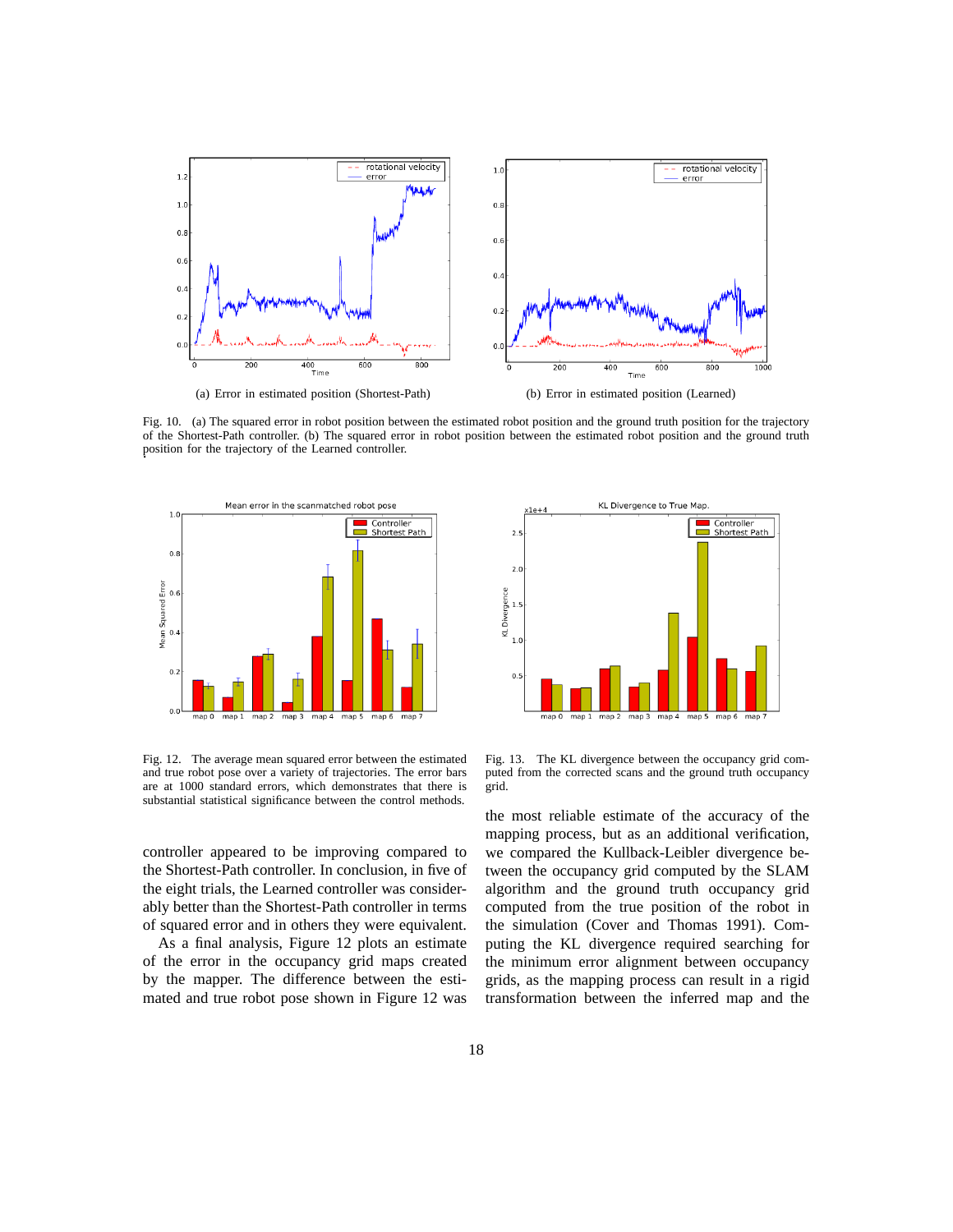

Fig. 11. Learned trajectories for a simulated experiment using the Longwood map from the Radish data set. (a) The trajectory of the Shortest-Path controller. (b) The robot pose error for the Shortest-Path controller. (c) The trajectory of the Learned controller. (d) The robot pose error for the Learned controller.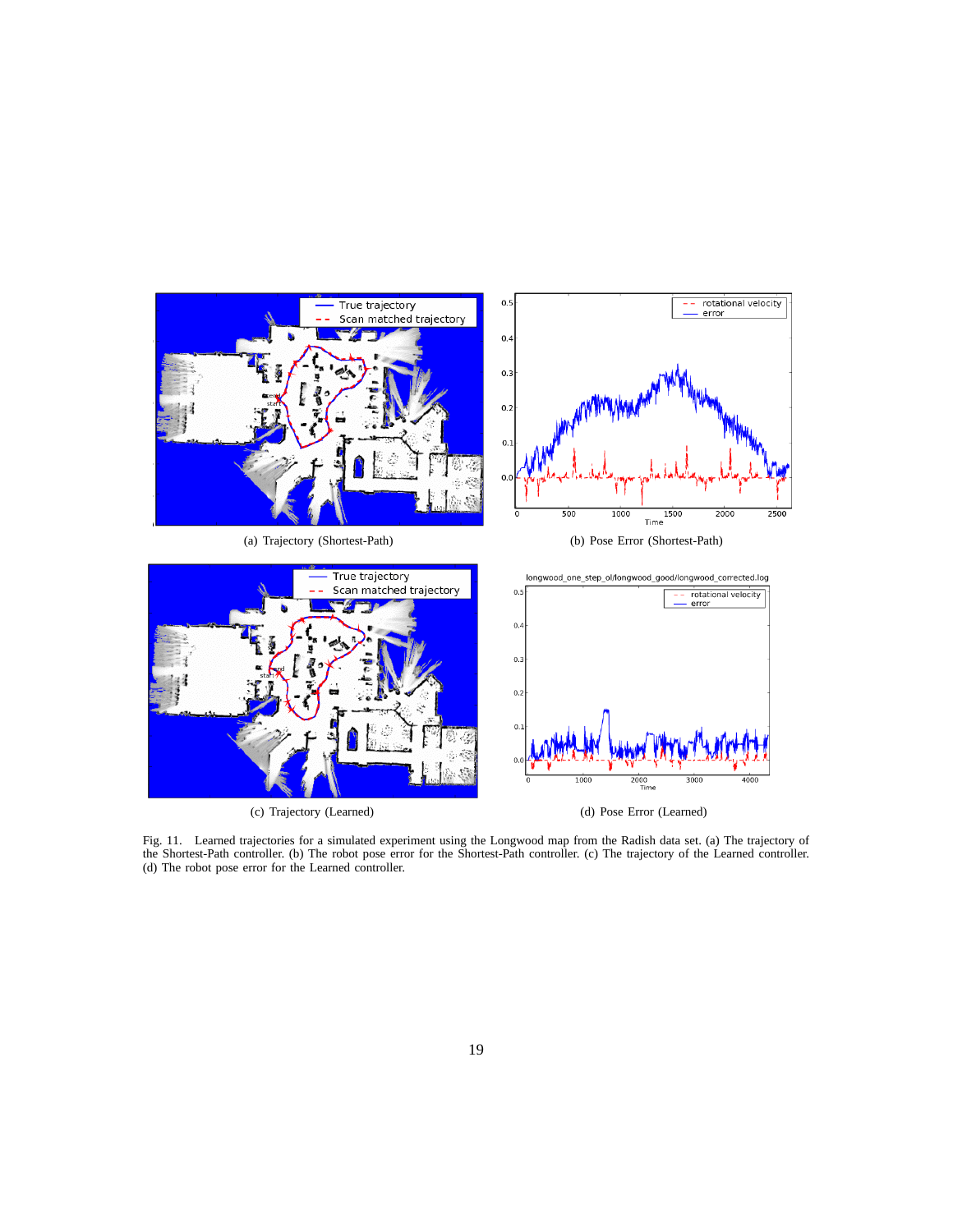corrected map, and this alignment process is subject to local minima problems. Additionally, neither the mapping process nor the exploration process is designed explicitly to minimize this error measure. However, the error in the maps as measured by the KL divergence (Figure 13) was consistent with the analysis of the error in robot pose (Figure 12), which confirmed the performance of the Learned controller.

# 7. REAL-WORLD EXPLORATION

As a final validation, we evaluated the learned controller in a real exploration task. The learned controller was trained using simulated data as before, but the simulator model was learned itself from real data. There are numerous instances of reinforcement learning algorithms transferring well from simulation to real-world experiments when the simulator is a high-fidelity physical model of the world (Ng. et al. 2004). As a result, we had high confidence that our learned policy would perform well in real exploration tasks.



Fig. 14. The robot used both for the simulator model and to test the learned controller.

The robot used for the experiments is shown in Figure 14. It was equipped with a single SICK laser range finder on the front and odometry encoders in each wheel. This robot was particularly interesting because its construction and differential drive mechanism generate noisy odometry.

The experiment was performed on the first floor of the Stata Center at the Massachusetts Institute of Technology. No completely accurate "ground truth" map of a real world environment exists due to non-permanent objects, and architectural drawings for the Stata Center are also inaccurate due to permanent changes to the environment structure. Thus, before running experiments, a map of the area was pre-generated by hand, and a process running Monte Carlo Localization onboard provided an estimate of ground truth. During the experiment, the robot chose actions in real-time and drove around a large loop that had been identified during simulation as difficult to map.

Figures 15(a) and 15(c) show the estimated trajectories for the Shortest-Path and Learned controllers. It is clear that the Learned controller matches the estimated path quite well. As was seen in simulation, the Shortest-Path controller diverges as it comes around the loop.

Figures 15(b) and 15(d) show the error between the estimated robot pose during mapping and the estimated true pose. These plots confirm that data collected by the Shortest-Path controller resulted in much more inaccurate map. By the end of the trajectory it was nearly 1.5 meters off course, while the Learned controller was no more than half a meter off of the true trajectory at any given time. These results indicate not only that the trajectories can have a large influence on map creation, but also that learning the best trajectories from simulation helps immensely during the mapping process.

#### 8. RELATED WORK

This is not the first work to consider the problem of active exploration for building the most accurate, lowest-uncertainty map. One popular approach in the literature, described in several places (Whaite and Ferrie 1997; Feder et al. 1999; Bourgault et al. 2002), is gradient ascent in information gain. This has substantial computational efficiency, in that the information gain need only be computed for the 8 connected neighboring states. The major disadvantage to the gradient ascent approach is that it is subject to local minima. While it has been argued that repeated observations taken from a local minimum will eventually flatten out the information gain at that pose, it may take a considerable amount of time for this process to occur, as is evidenced by the slow convergence of this approach in the experimental results. The gradient ascent approach also has no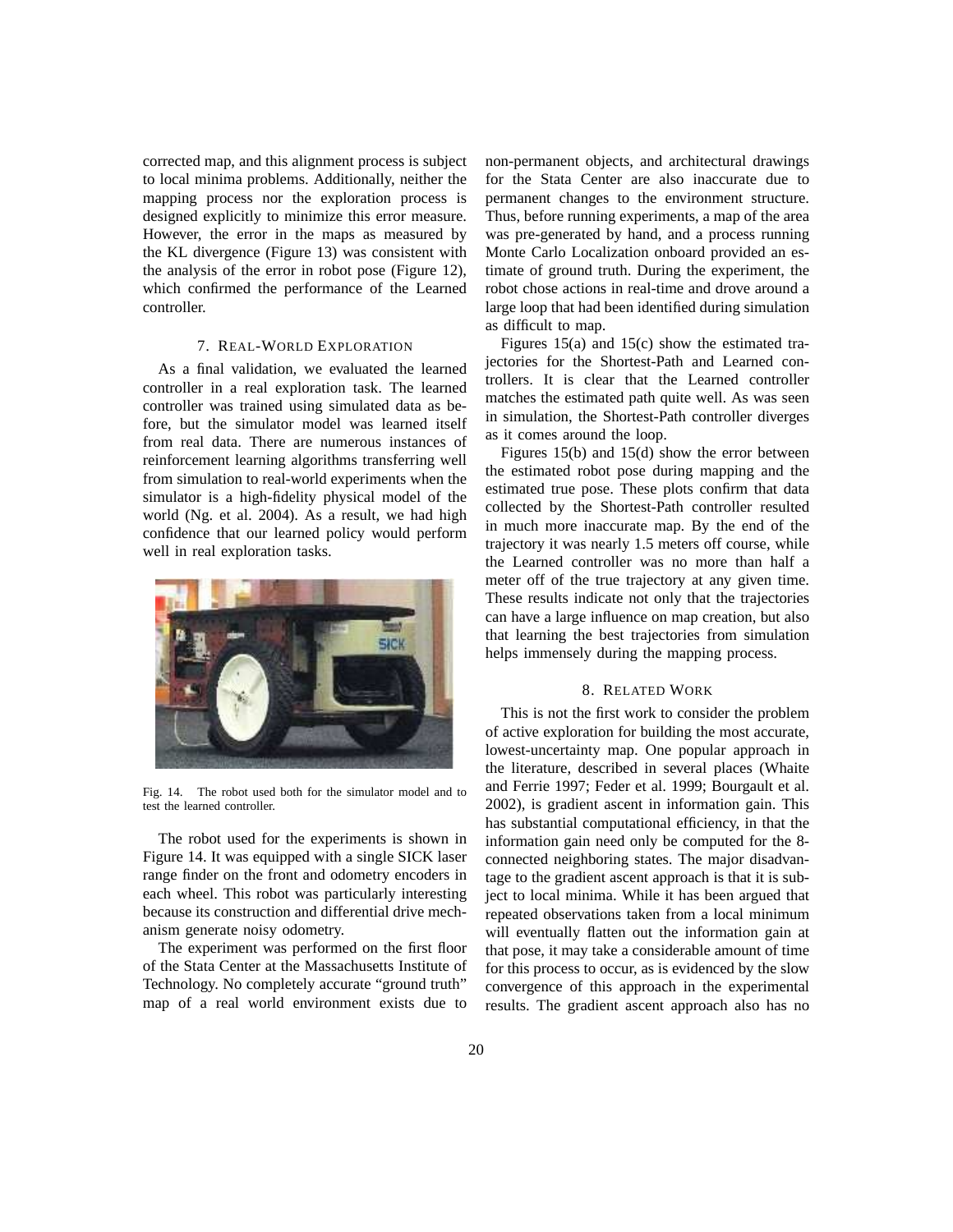

Fig. 15. Learned trajectories for a real experiment in the first floor of the Stata Center at MIT. (a) The trajectory of the Shortest-Path controller. (b) The robot pose error for the Shortest-Path controller. (c) The trajectory of the Learned controller. (d) The robot pose error for the Learned controller.

notion of "closing the loop" and cannot model long paths with large payoffs in map certainty at the end of the path.

Stachniss et al. (Stachniss and Burgard 2003) describe one of the few global exploration algorithms where they explicitly compute the information available at all locations in the environment. Their algorithm is closest in spirit to our algorithm, although they integrate an additional notion of travel costs to gather data at different locations in the environment. The disadvantage to their approach is that they are limited by computational costs to searching for the maximally informative single location, rather than a maximally informative trajectory through a series of locations in the environment.

Some attention has already been paid to the problem of completeness during automatic data collection, or coverage (Choset 2000; Acar et al. 2003), especially in the sensor network and computational geometry communities. Coverage exploration can often be defined in terms of sensor placement, that is, determining point locations to minimize the number of sensor measurements required to sense the entire space. With the exception of some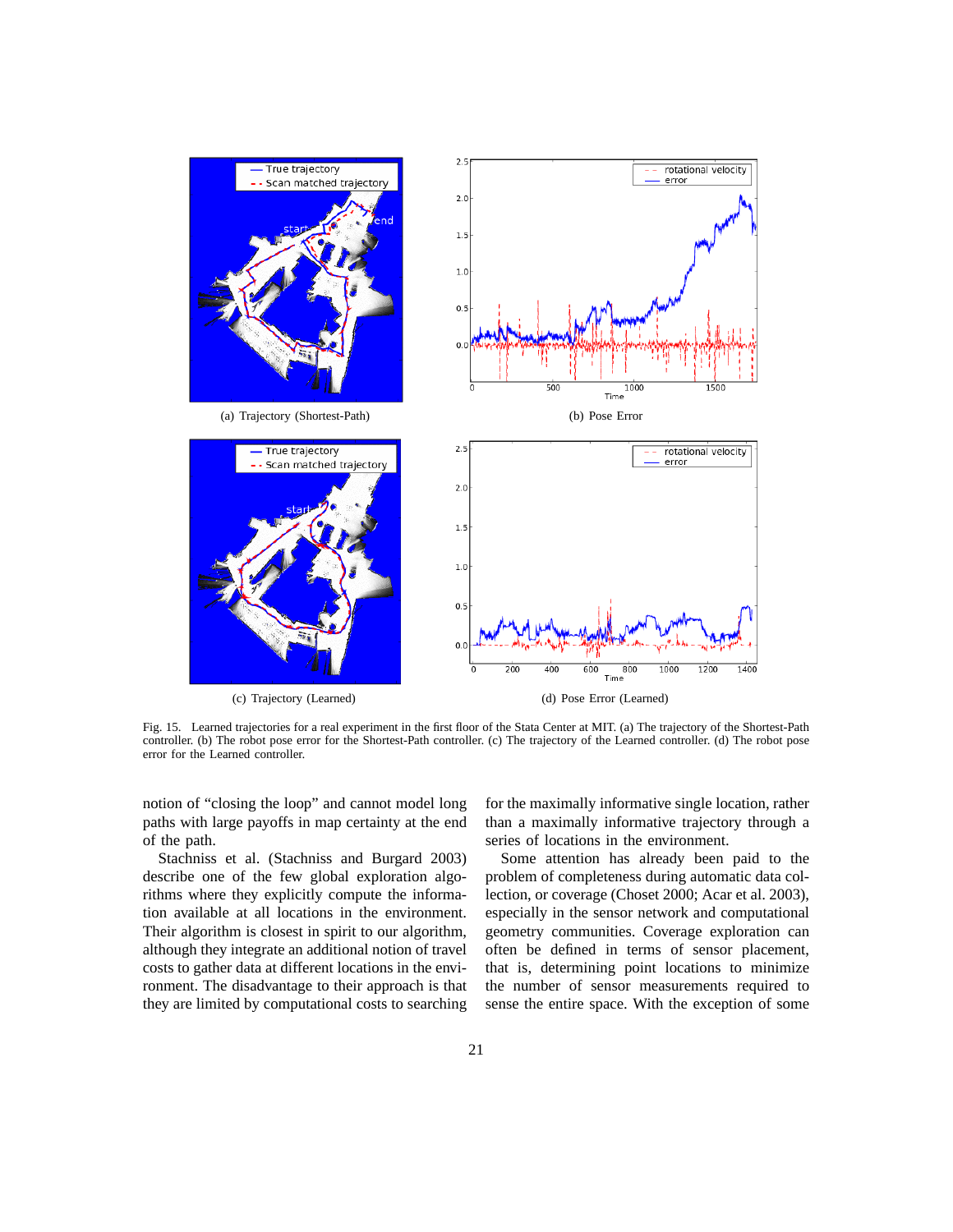work in coverage behaviors (Choset 2001), these exploration strategies generally ignore the effect of motion between measurement points. However, data from a poorly chosen motion and sensing trajectory between measurement points can substantially interfere with the overall inference.

The problem of active exploration is related to a number of other sequential decision making problems. The active localization problem is one where the robot's position is unknown but the map *is* known. Fox et al. (Fox et al. 1998) use the same criterion of entropy minimization to find a trajectory that localizes the robot as quickly as possible. The authors choose a purely local gradient ascent approach, although they augment the information gain with a notion of relative costs of different actions.

Active exploration and localization are both specific instances of a more general planning framework, known as the Partially Observable Markov Decision Process (Sondik 1971), in which the controller makes decision based on the complete state distribution, rather than the mean estimate. Exact solutions for the optimal POMDP policy are computationally intractable, but good approximation algorithms have been emerged recently. The Augmented MDP (AMDP, also known as "Coastal Navigation") algorithm (Roy and Thrun 1999) in particular assumes that the state distribution is Gaussian, and uses this assumption to find efficient approximations to the POMDP policy. The AMDP approach could be applied to the active exploration problem, if the information gain were represented by an "information volume"; each voxel in the information volume would represent the current robot pose and map entropy. Given a transition function relating a voxel and action to some posterior voxel, the planning problem would be just be a shortest-path problem to the "lowest" reachable voxel in the information volume. The disadvantage to this approach is that computing the expected transitions in the information volume is infeasible for reasonably-sized maps.

More recently, non-myopic exploration algorithms have been developed by the sensor network community. The sub-modularity properties of information gain have been used to demonstrate efficient algorithms for planning in single (Meliou et al. 2007) and multi-robot domains (Singh et al. 2007). In contrast to this work, however, these algorithms do not model the information loss due to motion and are essentially forms of coverage. The closest algorithm in spirit to our reinforcement learning algorithm uses Gaussian processes to model the predicted reward of an exploring robot (Martinez-Cantin et al. 2007). The Gaussian process learner is able to learn multi-step trajectories and incorporate both predicted information gain from observations and information loss due to motion. However, the learning is performed on a per-step basis. Given a new destination for the robot, a new GP value function must be learned. Ours is the only work we are aware of that learns a general purpose policy for exploration that is independent of the environment.

Finally, active learning and statistical experiment design solve very related problems, addressing the question of, given a space of possible data (or queries, or experiments), what is the one additional measurement that would maximally improve the existing model (Cohn et al. 1996; Freund et al. 1997). The active learning approaches typically maximize the information gain criterion as we do in this work, but the disadvantage to these approaches is that they are not physically motivated; that is, there is no notion of "traveling" to acquire more data, there is no notion of a sequential decision making process that gathers a stream of data, and there is no notion of the relative costs of different queries.

### 9. CONCLUSION

We have demonstrated in this paper a novel approach for trajectory selection to explore unknown environments. We have shown that reinforcement learning is an effective way to identify control policies that can explore an unknown environment and collect data to minimize map error. The technical contributions are a problem formulation that allows the exploration for coverage to be balanced with the exploration for map accuracy using a constrained optimization representation, and a formulation of the exploration problem as a tractable partially observable Markov decision process. In particular, we demonstrate that the use of a policy class based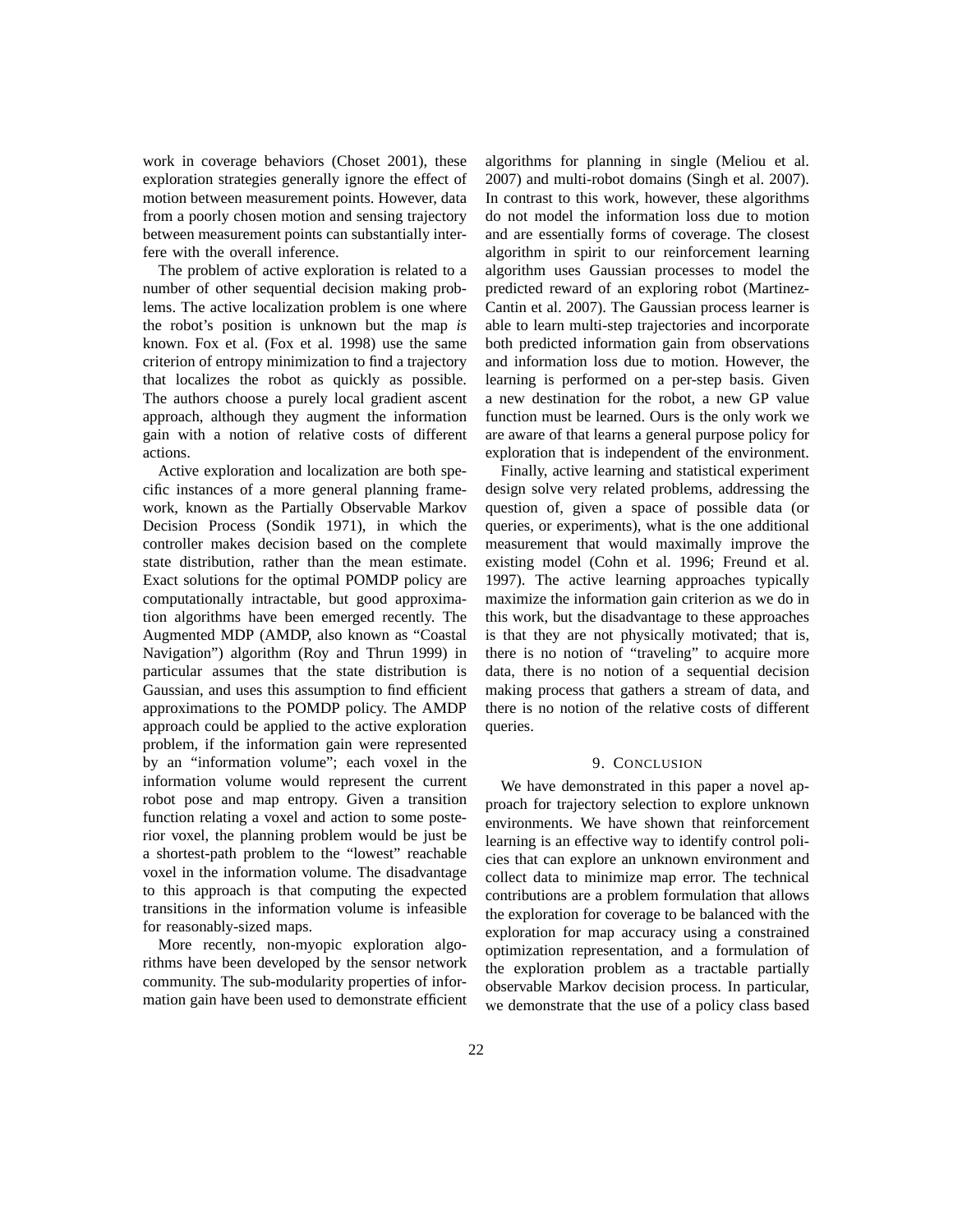on smooth trajectories interpolating way-point constraints leads to efficient learning. By learning with this policy class of smooth trajectories, the robot is biased towards controllers that minimize error induced by its own motion. Additionally, by using a policy class where each action has considerable duration, the effective horizon length of the problem is dramatically reduced.

Our method relies on a physically accurate simulation of robot kinematics, but the parameters of the simulation were fitted to real data, allowing us to transfer policies learned in simulation seamlessly onto a real robot. We demonstrated that our algorithm was able to generate trajectories for exploration in large-scale environments resulting in much more accurate maps than those maps resulting from a conventional shortest-path controller. The learned exploration controller not only minimized map error but also prevented unbounded growth in error over the course of the exploration. While other forms of reinforcement learning are often environment-specific, our algorithm can generalize to many real-world environments efficiently. As a result, once trained, our learned policy was able to be executed in real time. We believe this is the only real-time current exploration algorithm capable of maximizing map accuracy.

A number of interesting questions are still to be addressed in the exploration literature. We relied on a conventional coverage planner to generate destination sensing locations, focusing only on the problem of map accuracy. A globally optimal solution would involve a coverage planner that can utilize the learned policy to make decisions about where to move. Secondly, our current formulation used the EKF formulation of mapping; as a result, our exploration algorithm largely focused on trajectories that minimized the Gaussian noise captured by the EKF model. We would like to extend our model to allow the learner to better predict trajectories that may violate the assumptions of the mapper, such as linearity or accurate data association.

## **REFERENCES**

Acar, E. U., Choset, H., Zhang, Y., and Schervish, M. (2003). Path planning for robotic demining: Robust sensor-based coverage of unstructured environments and probabilistic methods. *International Jounal of Robotics Research* 22(7-8): 441– 466.

- Bagnell, J. D., Kakade, S., Ng, A., and Schneider, J. (2003). Policy search by dynamic programming. In *Neural Information Processing Systems*, volume 16. MIT Press.
- Barraquand, J., Langlois, B., and Latombe, J. (1992). Numerical potential field techniques for robot path planning. *IEEE Transactions on Systems, Man and Cybernetics* 22(2): 224–241.
- Bosse, M., Newman, P. M., Leonard, J. J., and Teller, S. (2005). Slam in large-scale cyclic environments using the atlas framework. *International Journal of Robotics Research* 23(12): 1113–1139.
- Bourgault, F., Makarenko, A., Williams, S., Grocholsky, B., and Durrant-Whyte, H. (2002). Information based adaptive robotic exploration. In *IEEE/RSJ International Conference on Intelligent Robots and Systems (IROS)*. EPFL, Lausanne.
- Bourque, E. and Dudek, G. (2000). On-line construction of iconic maps. In *Proc. IEEE International Conference in Robotics and Automation*. San Francisco, CA.
- Burges, C. J. C. (1998). A tutorial on support vector machines for pattern recognition. *Data Mining and Knowledge Discovery* 2(2): 121–167.
- Choset, H. (2000). Coverage of known spaces: The boustrophedon cellular decomposition. *Autonomous Robots* 9: 247–253.
- Choset, H. (2001). Coverage for robotics–A survey of recent results. *Annals of Mathematics and Artificial Intelligence* 31(1): 113–126.
- Cohn, D. A., Ghahramani, Z., and Jordan, M. I. (1996). Active learning with statistical models. *Journal of Artificial Intelligence Research* 4: 129–145.
- Cover, T. M. and Thomas, J. A. (1991). *Elements of information theory*. Wiley-Interscience, New York, NY, USA. ISBN 0471062596.
- Davison, A. J., Reid, I. D., Molton, N. D., and Stasse, O. (June 2007). Monoslam: Real-time single camera slam. *Transactions on Pattern Analysis and Machine Intelligence* 29(6): 1052– 1067.
- Dellaert, F. and Kaess, M. (2006). Square root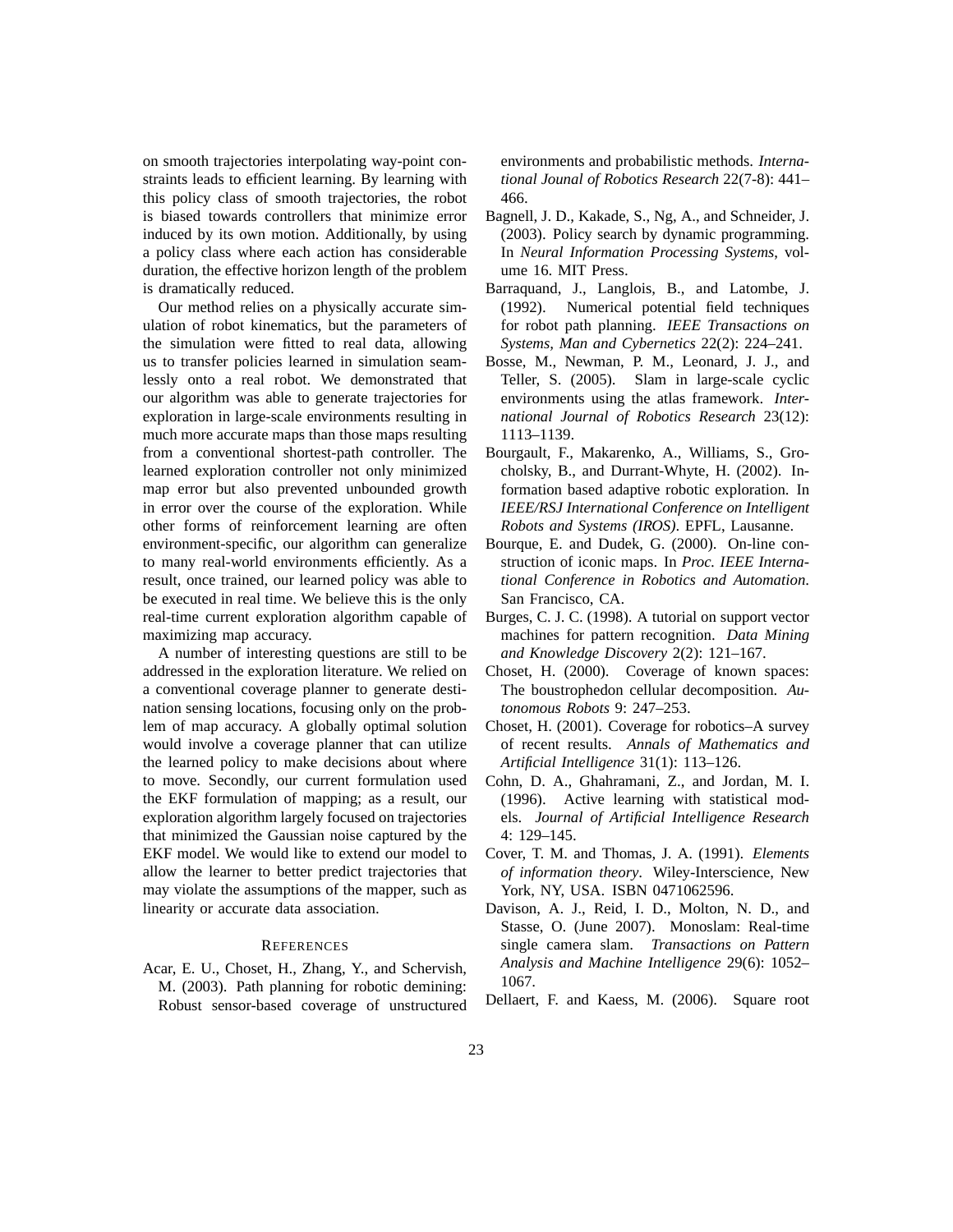sam: Simultaneous localization and mapping via square root information smoothing. *Int. J. Rob. Res.* 25(12): 1181–1203. ISSN 0278-3649.

- Duan, K.-B. and Keerthi, S. S. (2005). Which is the best multiclass svm method? An empirical study. In *Multiple Classifier Systems*, volume 3541, 278–285.
- Eliazar, A. and Parr, R. (2004). Learning probabilistic motion models for mobile robots. In *Proceedings of the International Conference on Machine Learning*, volume 69, 32.
- Eustice, R., Walter, M., and Leonard, J. (2005). Sparse extended information filters: Insights into sparsification. In *Proceedings of the International Conference on Intelligent Robots and Systems*, 3281–3288.
- Feder, H. J. S., Leonard, J. J., and Smith, C. M. (1999). Adaptive mobile robot navigation and mapping. *International Journal of Robotics Research, Special Issue on Field and Service Robotics* 18(7): 650–668.
- Fedorov, V. (1972). *Theory of optimal experiments*. Academic press, New York.
- Fox, D., Burgard, W., and Thrun, S. (1998). Active Markov localization for mobile robots. *Robotics and Autonomous Systems* 25(3-4): 195–207.
- Freund, Y., Seung, H., Shamir, E., and Tishby, N. (1997). Selective sampling using the Query By Committee algorithm. *Machine Learning* 28: 133–168.
- Ganguli, A., Cortes, J., and Bullo, F. (2006). Distributed deployment of asynchronous guards in art galleries. In *American Control Conference*, 1416–1421. Minneapolis, MN.
- Haehnel, D., Burgard, W., and Thrun, S. (2003). Learning compact 3D models of indoor and outdoor environments with a mobile robot. *Robotics and Autonomous Systems* 44(1): 15–27.
- Hähnel, D., Burgard, W., Fox, D., and Thrun, S. (2003). A highly efficient FastSLAM algorithm for generating cyclic maps of large-scale environments from raw laser range measurements. In *Proc. of the IEEE/RSJ International Conference on Intelligent Robots and Systems (IROS)*.
- Haykin, S. (1994). *Neural networks: a comprehensive foundation*. MacMillan, Toronto, Canada.

Howard, A. and Roy, N. (2003). The

robotics data set repository (Radish). URL http://radish.sourceforge.net/.

- Hsu, C. and Lin, C. (2001). A comparison of methods for multi-class support vector machines. In *Technical report, National Taiwan University*. Taipei, Taiwan.
- Kalman, R. E. (1960). A new approach to linear filtering and prediction problems. *Transactions of the ASME-Journal of Basic Engineering* 82(Series D): 35–45.
- Leonard, J. and Durrant-Whyte, H. F. (1991). Simultaneous map building and localization for an autonomous mobile robot. In *Proceedings of the IEEE International Workshop on Intelligent Robots and Systems*, 1442–1447. Osaka, Japan.
- Lu, F. and Milios, E. (1997). Globally consistent range scan alignment for environment mapping. In *Autonomous Robots*, volume 4, 333–349.
- Makarenko, A., Williams, S., Bourgault, F., and Durrant-Whyte, H. (2002). An experiment in integrated exploration.
- Martinelli, A., Nguyen, V., Tomatis, N., and Siegwart, R. (2007). A relative map approach to SLAM based on shift and rotation invariants. *Robotics and Autonomous Systems* 55(1): 50–61.
- Martinez-Cantin, R. and Castellanos, J. (2005). Unscented SLAM for Large-Scale Outdoor Environments. In *Proc. IEEE/RSJ Int. Conf. on Intelligent Robots and Systems*, 328–333.
- Martinez-Cantin, R., de Freitas, N., Doucet, A., and Castellanos, J. (2007). Active policy learning for robot planning and exploration under uncertainty. In *Proc. Robotics: Science and Systems (RSS)*. Atlanta, GA, USA.
- Meliou, A., Krause, A., Guestrin, C., and Hellerstein, J. (2007). Nonmyopic informative path planning in spatio-temporal models. In *Proc. of 22nd Conference on Artificial Intelligence (AAAI)*, 602–607.
- Moravec, H. and Martin, M. (1994). Robot navigation by 3D spatial evidence grids. Technical report, Mobile Robot Laboratory, Robotics Institute, Carnegie Mellon University, Pittsburgh, PA.
- Moutarlier, P. and Chatila, R. (1989). An experimental system for incremental environment modeling by an autonomous mobile robot. In *Proc. 5th International Symposium on Robotics*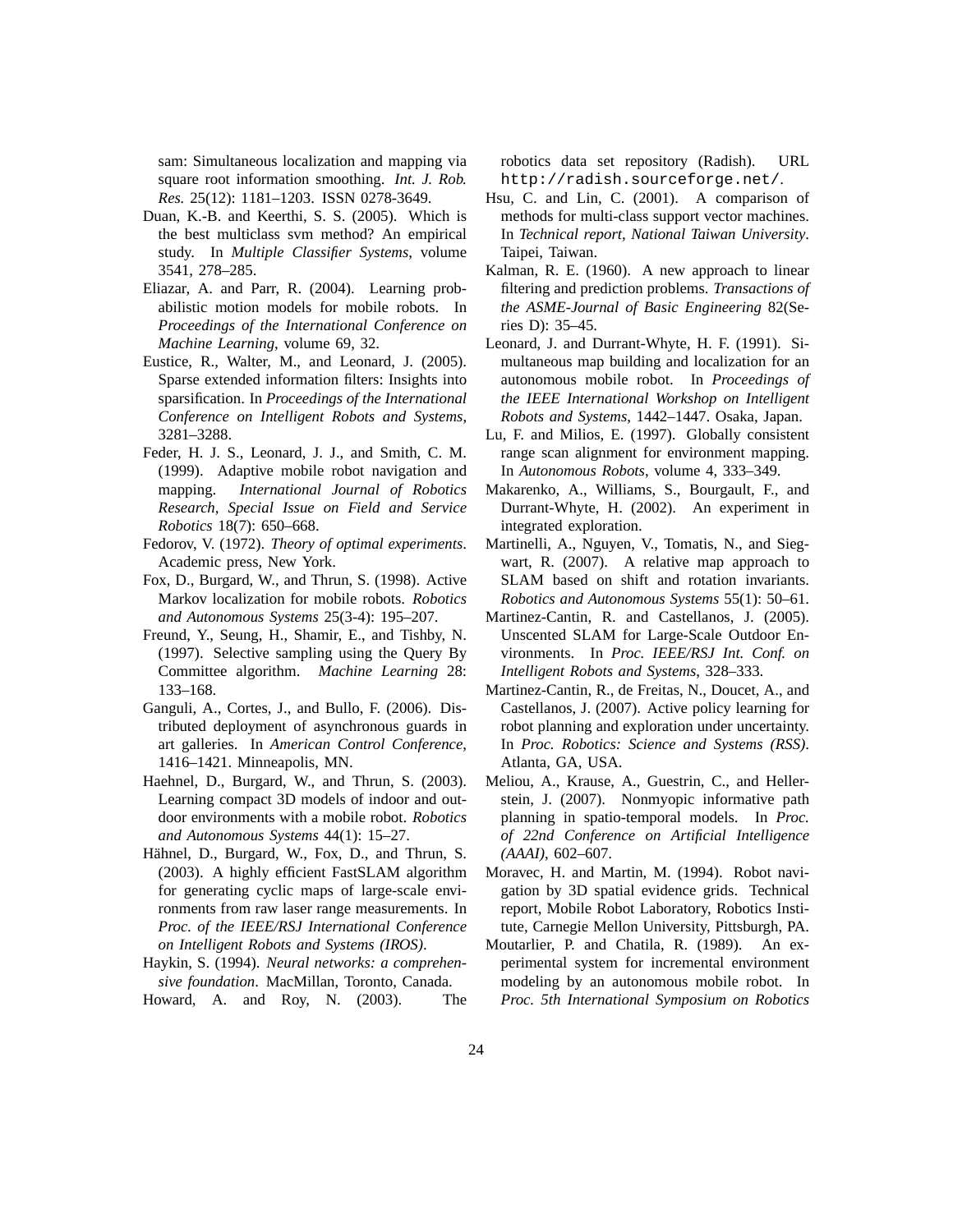*Research*. Tokyo.

- Newman, P. M. and Leonard, J. J. (2003). Consistent convergent constant time slam. In *Proceedings of the International Joint Conference on Artificial Intelligence (IJCAI-03)*, 1143–1150. Acapulco Mexico.
- Ng., A. Y., Coates, A., Diel, M., Ganapathi, V., Schulte, J., Tse, B., Berger, E., and Liang, E. (2004). Inverted autonomous helicopter flight via reinforcement learning. *International Symposium on Experimental Robotics* .
- Ollero, A. and Heredia, G. (1995). Stability Analysis of Mobile Robot Path Tracking. *Proceedings of the 1995 IEEE/RSJ International Conference on Intelligent Robots and Systems* 3: 461–466.
- Olson, E., Leonard, J., and Teller, S. (2006). Fast iterative optimization of pose graphs with poor initial estimates. In *International Conference on Robotics and Automation*, 2262–2269.
- Pfaff, P., Triebel, R., Stachniss, C., Lamon, P., Burgard, W., and Siegwart, R. (2007). Towards mapping of cities. In *Proc. of the IEEE International Conference on Robotics and Automation (ICRA)*. Rome, Italy.
- Porta, J., Spaan, M., Vlassis, N., and Poupart, P. (2006). Point-based value iteration for continuous POMDPs. *Journal of Machine Learning Research* 7: 2329–2367.
- Roy, N. and McCallum, A. (2001). Toward optimal active learning through Monte Carlo estimation of error reduction. In *Proceedings of the International Conference on Machine Learning (ICML 2001)*. Williamstown, MA.
- Roy, N. and Thrun, S. (1999). Coastal navigation with mobile robots. In *Advances in Neural Processing Systems 12*, volume 12, 1043–1049.
- Sim, R. (2006). *On Visual Maps and their Automatic Construction.* Ph.D. thesis, McGill University.
- Sim, R., Dudek, G., and Roy, N. (2004). Online control policy optimization for minimizing map uncertainty during exploration. In *Proceedings of the IEEE International Conference on Robotics and Automation (ICRA 2004)*, 1758 – 1763. New Orleans, LA.
- Singh, A., Krause, A., Guestrin, C., Kaiser, W., and Batalin, M. (2007). Efficient planning of

informative paths for multiple robots. In *Proc. International Joint Conference on Artificial Intelligence (IJCAI)*.

- Smith, R., Self, M., and Cheeseman, P. (1990). *Autonomous Robot Vehicles*, chapter Estimating uncertain spatial relationships in robotics, 167– 193. Springer-Verlag, Orlando, FL. ISBN 0-387- 97240-4.
- Sondik, E. (1971). *The Optimal Control of Partially Observable Markov Decision Processes*. Ph.D. thesis, Stanford University, Stanford, California.
- Stachniss, C. (2006). *Exploration and Mapping with Mobile Robots*. Ph.D. thesis, University of Freiburg, Department of Computer Science.
- Stachniss, C. and Burgard, W. (2003). Exploring unknown environments with mobile robots using coverage maps. In *Proc. of the International Conference on Artificial Intelligence (IJCAI)*. Acapulco, Mexico.
- Stachniss, C., Grisetti, G., and Burgard, W. (2005). Information gain-based exploration using raoblackwellized particle filters. In *Proc. of Robotics: Science and Systems (RSS)*, 65–72. Cambridge, MA, USA.
- Thrun, S. (1998). Bayesian landmark learning for mobile robot localization. *Machine Learning* 33.
- Thrun, S. (2000). Monte Carlo POMDPs. In *Advances in Neural Information Processing Systems*, volume 12, 1064–1070. MIT Press.
- Thrun, S., Burgard, W., and Fox, D. (2005). *Probabilistic Robotics*. The MIT Press, Cambridge, MA.
- Thrun, S., Liu, Y., Koller, D., Ng, A., Ghahramani, Z., and Durrant-Whyte, H. (2004). Simultaneous localization and mapping with sparse extended information filters. *International Journal of Robotics Research* 23(7-8).
- Thrun, S. and Montemerlo, M. (2005). The graphslam algorithm with applications to large-scale mapping of urban structures. *International Journal on Robotics Research* 25(5/6): 403–430.
- Walter, M., Eustice, R., and Leonard, J. (2005). A provably consistent method for imposing exact sparsity in feature-based slam information filters. In *Proceedings of the 12th International Symposium of Robotics Research (ISRR)*. San Francisco, CA.